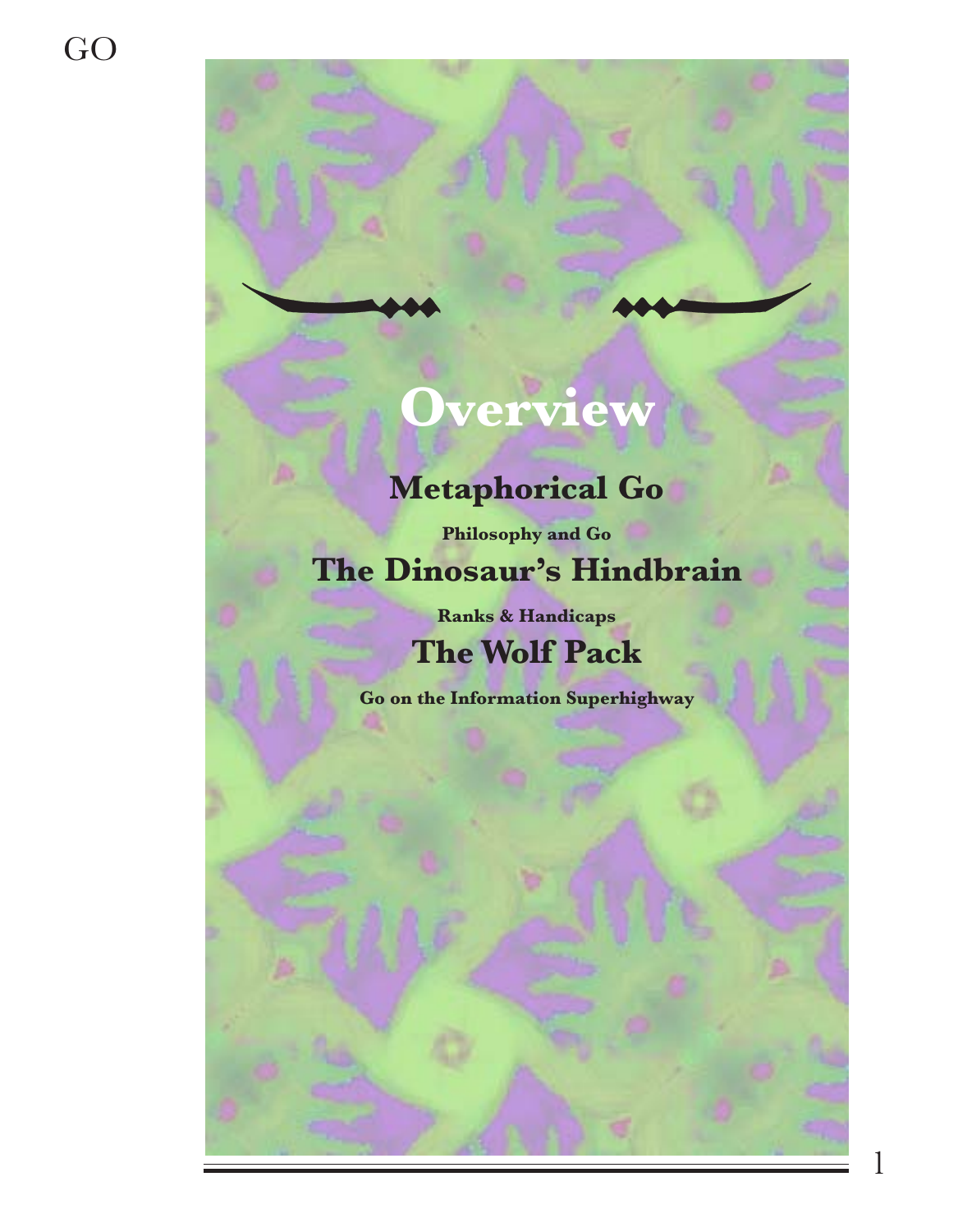This section (Overview) comes from the book  $EZ-GO$  — Oriental Strategy in a Nutshell by Bruce and Sue Wilcox. ISBN 0-9652235-4-X Copyright © 1996 by Bruce Wilcox All Rights Reserved

EZ

You may photocopy this section only, exactly as is, with this cover page, and distribute it free of charge as a teaching aid. Pages of this book are not to be reproduced otherwise without written permission.

This book is out of print in paper but a PDF version has been created. It can be ordered for US\$25 or 20 Euro or 15 pounds sterling for CD including shipping & handling. Foreign currency must be in cash (no checks). Paypal also accepted.

Send check/cash to Bruce Wilcox, 1169 Laurel Lane, San Luis Obispo, CA 93401 brucewilcox@bigfoot.com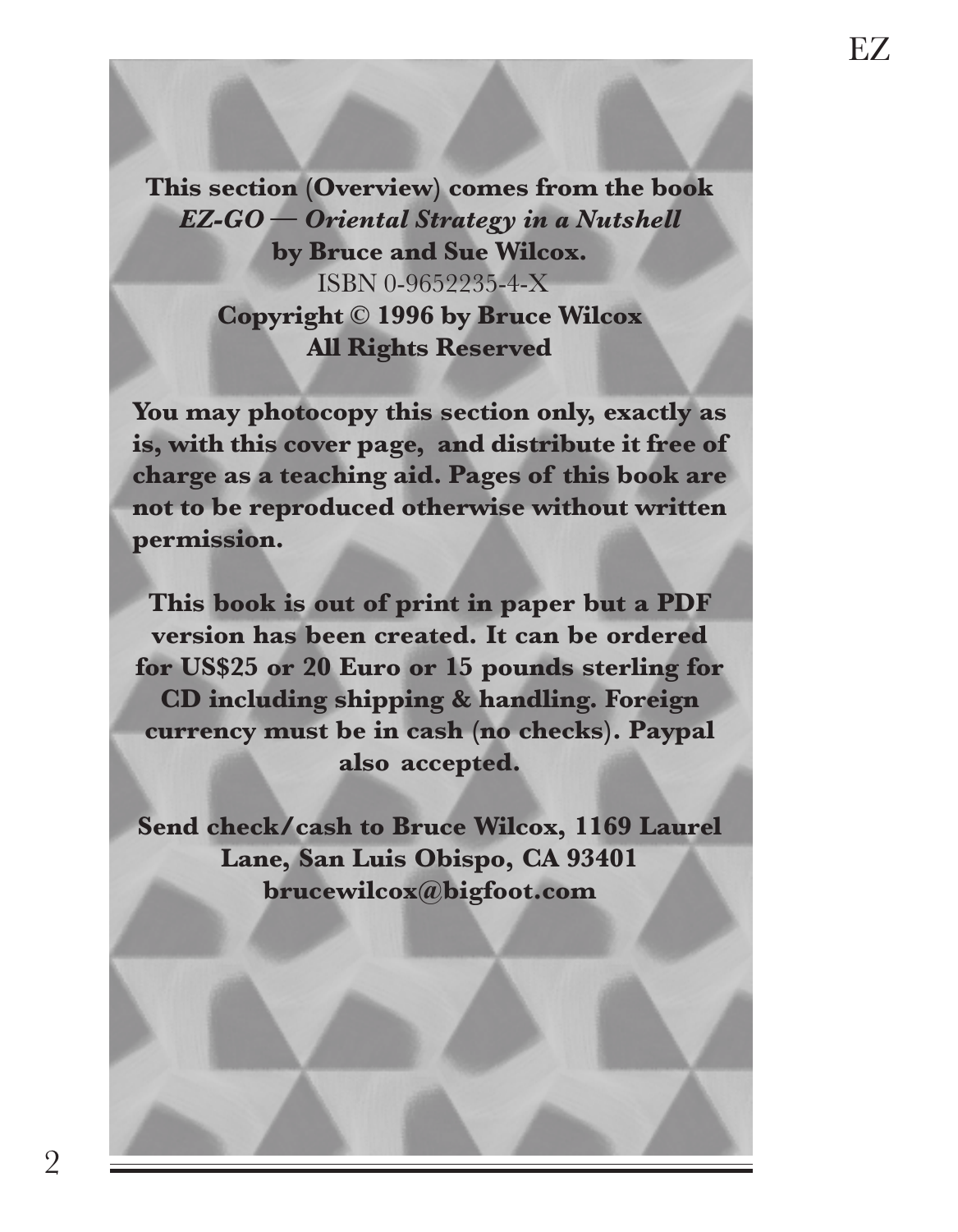### GO Metaphorical Go



# Metaphorical Go

The sheriff stepped out onto the dusty street. The sun burned directly overhead, blinding him<br>for a second. Facing the sheriff, the outlaw tensed his hands over his holsters. The outlaw<br>began to reach for his gun, and, wit for a second. Facing the sheriff, the outlaw tensed his hands over his holsters. The outlaw began to reach for his gun, and, with a loud crack, it was all over. The outlaw, in disbelief, fell to the ground.

Bobby Fisher hunched over the chess board, gazing sightlessly at the hand-carved wooden pieces. One could almost see the wheels turning in his head, looking at sequence after sequence, trying to find a way to save his beleaguered king. There! Was that it? His mind reviewed the sequence of moves he had just imagined. If Black plays here, then White plays here, then Black plays here, checkmate. Yes! Swiftly he moved his pawn ahead one square. Check, and mate in two. The game was his.

These scenes are Western metaphors. We tend to imagine confrontations as one-onone, hero versus villain, relatively simple encounters. In each confrontation there is some climactic moment when the hero takes sudden skillful action and immediately vanquishes the opponent. These metaphors govern our actions in real life. In business we seek a monopoly— the total destruction of our competitors. In war we try to crush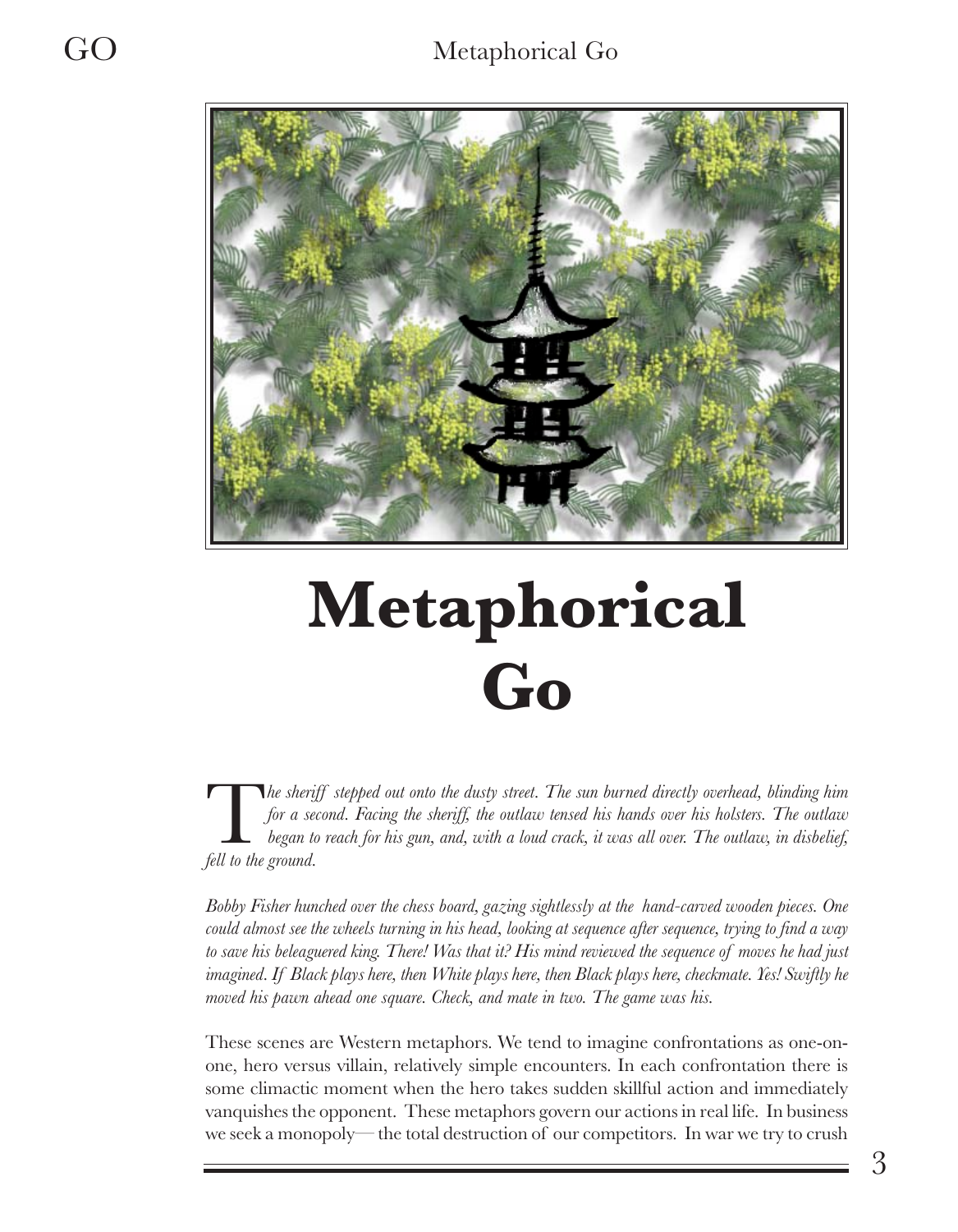#### Metaphorical Go **EZ**

our enemy in a big battle, being "firstest with the mostest." In science we initiate the big crash project, aiming for the breakthrough that magically solves some problem. In diplomacy we adopt "saber rattling" confrontation. In life we think hard work at a single goal and commitment to the company way will yield the good life. Competitive, fast, direct, short-term, extreme, one-shot. These are adjectives that describe our Western style.

But the world has become complex, cutthroat, and interdependent. Our Western metaphors haven't been working as well as they used to. Many people have begun seeking answers from the Orient, be it divining the future with the I Ching, avoiding the material world through the philosophy of Zen Buddhism, trying to understand nature and human behavior with The Way of the Tao, or applying Chinese military strategy from the Art of War.

 $Go (Baduck in Korea, We'i Ch'iin China, Igo in Japan)$  is a four-thousand-year-old game. Before that, it was a means of divination. Go is the Orient's metaphor for war and business and a Rorschach test for judging character. The CEO of Nintendo plays Go to "size-up" competitors before negotiating a contract. Mao Tse-tung compared his guerrilla war approach in taking over China to the game of We'i Ch'i. What happens when their metaphor meets our metaphor? The quagmire of Vietnam. Oriental dominance in consumer electronics and memory chips. The acquisition in bulk of major American companies and real estate. That is why an editorial in the New York Times admonished then President Bush to learn Go before going to Japan.

Cooperative, competitive, eternal, subtle, balanced, flavorful. These are adjectives that describe Oriental style and the style of Go. Go is a positional game, a game of delicate balance and coordination of planning and execution. Miura Yasuyuki, head of Japan Airlines Development Company and Nikko Hotels wrote: The study of Go can reveal how the Japanese businessman thinks and develops business strategy. Go is a valuable metaphor.

Just as Go is a metaphor for teaching other lessons, other metaphors can be used to teach Go. I use metaphors freely throughout this book. When I teach Go to children, I use a metaphor to convey the goal of Go. They get the point right away. You will too. Pretend you are a five-year-old. (I don't teach them any younger lest they try to eat the stones themselves.)

**The Goal of Go:** Imagine a freshly-baked square pan of brownies. Smell the aroma wafting through the air toward your nose. See the chocolate icing spread over the top. Savor how it would taste in your mouth. Now, imagine you have a friend with you. Naturally you want all of the brownie for yourself. However, your mom is standing nearby, so you know you can't get away with it. Instead you are supposed to cut the brownie fairly, in half. Will you? Or will you wiggle the blade to get a slightly bigger half? Or cut the brownie so that the best frosted bits are on your side? In other words, you will want to get something better than your friend, but not enough so that Mom will notice and take the brownie away from you and divide it evenly.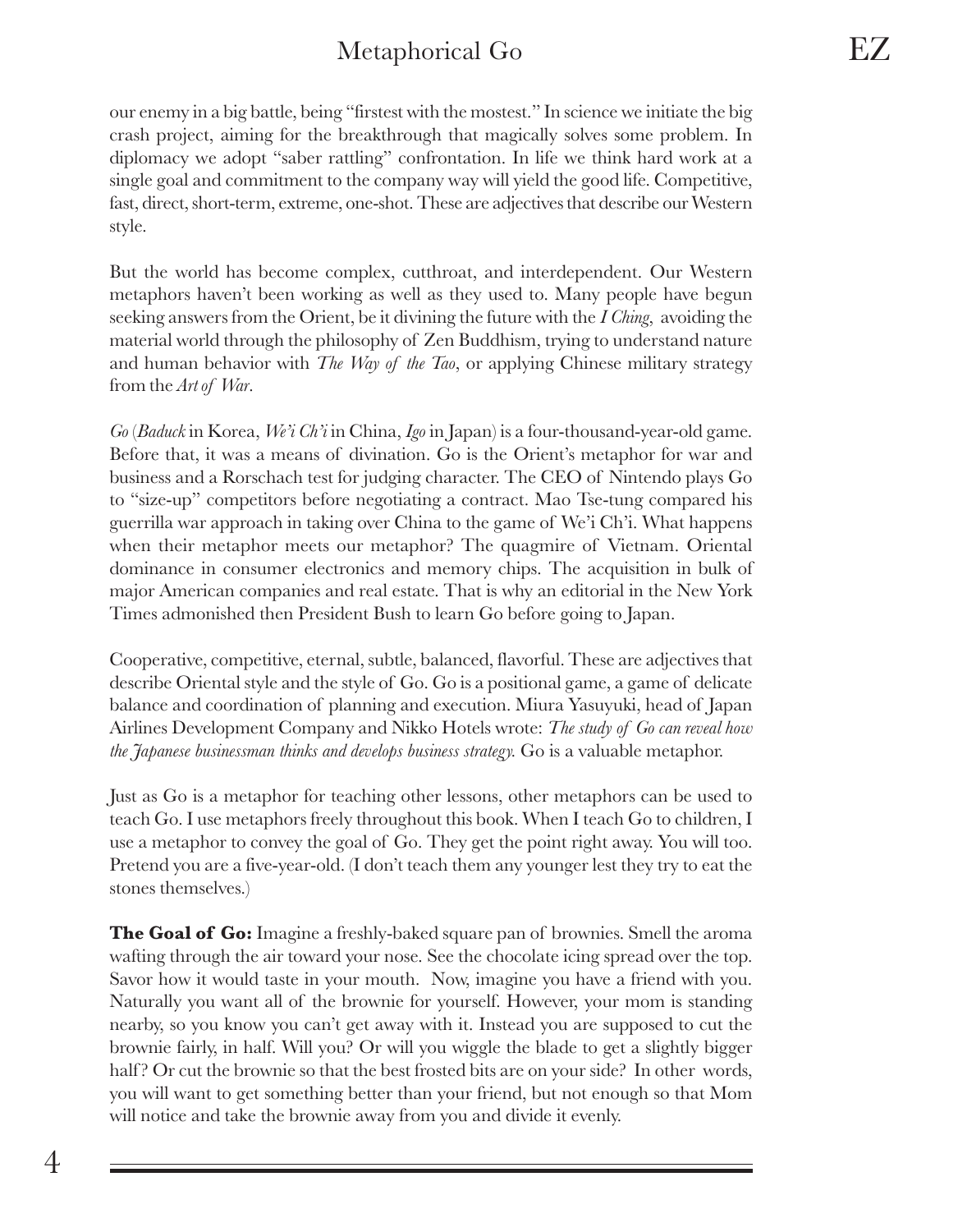#### GO Metaphorical Go



Christie and Kian Wilcox with their brownie Go board.

OK. Back to being an adult. The Go board is like the brownie. You want it all. But you don't deserve it all and you won't get it all. If you try to get it all, you will surely get less than you could otherwise. It's the nature of the game. So you must aim to share. Cooperate, but be greedy. Aim for a little bit more than your opponent. Something almost unnoticeable. That is your goal.

**The Play of Go:** Go is a two-player game between Black and White. The Go board is typically a 19x19 square grid, but it can be smaller, like the 9x9 board shown below. The board will be entirely empty at the start. You place stones of your color, one per turn, on any empty intersection, trying to enclose regions of empty intersections touched only by your stones. These regions are territory. Black always plays first. Diagram 1 shows Black and White alternating six moves each on a 9x9 board. Small boards are good for beginners because the games end quickly, providing fast feedback. The numbers on the stones indicate the order in which they were played. Once played, stones don't move from their original spot. Whoever controls more territory when the game ends, even if only slightly more, wins.

In Diagram 1, Black has built a complete wall around ten points of shaded territory in the bottom left corner. (Shading is used to show territories in our diagrams, but exists only in your imagination in a real game.) Diagonal stones are an acceptable solid boundary. White has claimed eighteen points, but there are three holes in White's boundary. By the end of the game, White will need to fill them in. Currently in Diagram 1, neither player has yet grabbed any territory in the lower right corner.



Diagram 1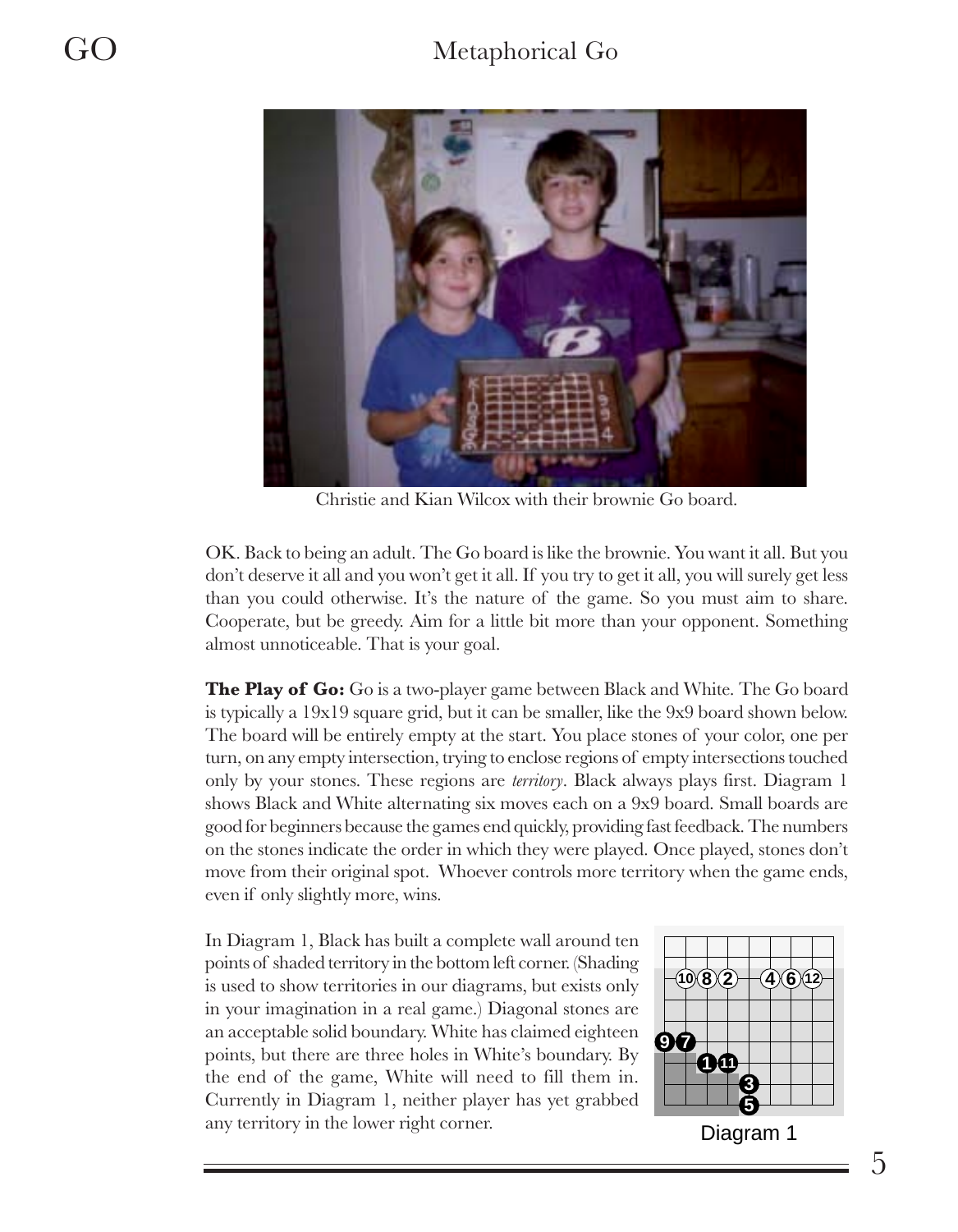#### Metaphorical Go **EZ**

Expect that the two of you, Black and White, will divide the board into several small territories, some yours and some your opponent's. Your job is to be slightly more efficient than your opponent, to get slightly bigger territories or slightly more territories. Placing your stones is like alternately carving the brownie with your friend. For each move/ slice you make, your opponent/friend makes a move. Expect to share most of the board/ brownie and subtly try for that extra point/frosting.

## In the Beginning…

The board is empty. It stares at you like an empty canvas, daring you to touch it with your paintbrush. Wherever you touch, the paint will stick permanently, so you fear even getting close. Where should you start? Dare you spoil the center? Will you dribble here and there, make a bold splash across the canvas, or try to recreate the Mona Lisa in a small corner?

**Sketching:** It is a common mistake of the fledgling artist to take a single spot of canvas and flesh out every last detail of the picture there, neglecting the canvas as a whole. In Go, the novice Black player often begins by placing stones in a line, then using that line to solidly surround a piece of territory. This is as wrong in Go as it is in painting. Instead you must paint your stones in broad brush strokes — sketch a rough outline of your intended picture and fill in the technical details later.



Diagram 2

In Diagram 2, Black seals the corner doggedly while White sketches out the rest of the board. White's claim of fortyfour points has weaknesses, but even if Black can destroy half of White's claims, White will still have far more than Black's claim of ten points.

Of course, in Go, you have a competing artist, so your intended outline is likely to become distorted beyond recognition. That's OK. Pretend you are going to create an abstract masterpiece using your opponent as a random influence on your brush.

**Corners then Sides:** Traditional military or chess theory says take the center first to dominate the landscape. That's great in a game where the pieces move. In Go, however, you rope off regions without moving pieces. Traditional Go theory dictates playing in the corners first, taking advantage of the two intersecting board edges as preexisting fences around your territory. After taking the corners in a full size 19x19 game, players then spread out to the adjoining sides, where a single board edge can still be used profitably. The center acts like a big theater in the round; anyone can get in easily, so no one can really control it. It is not used in the opening. Early moves there would allow the opponent to gain much more potential territory along the sides.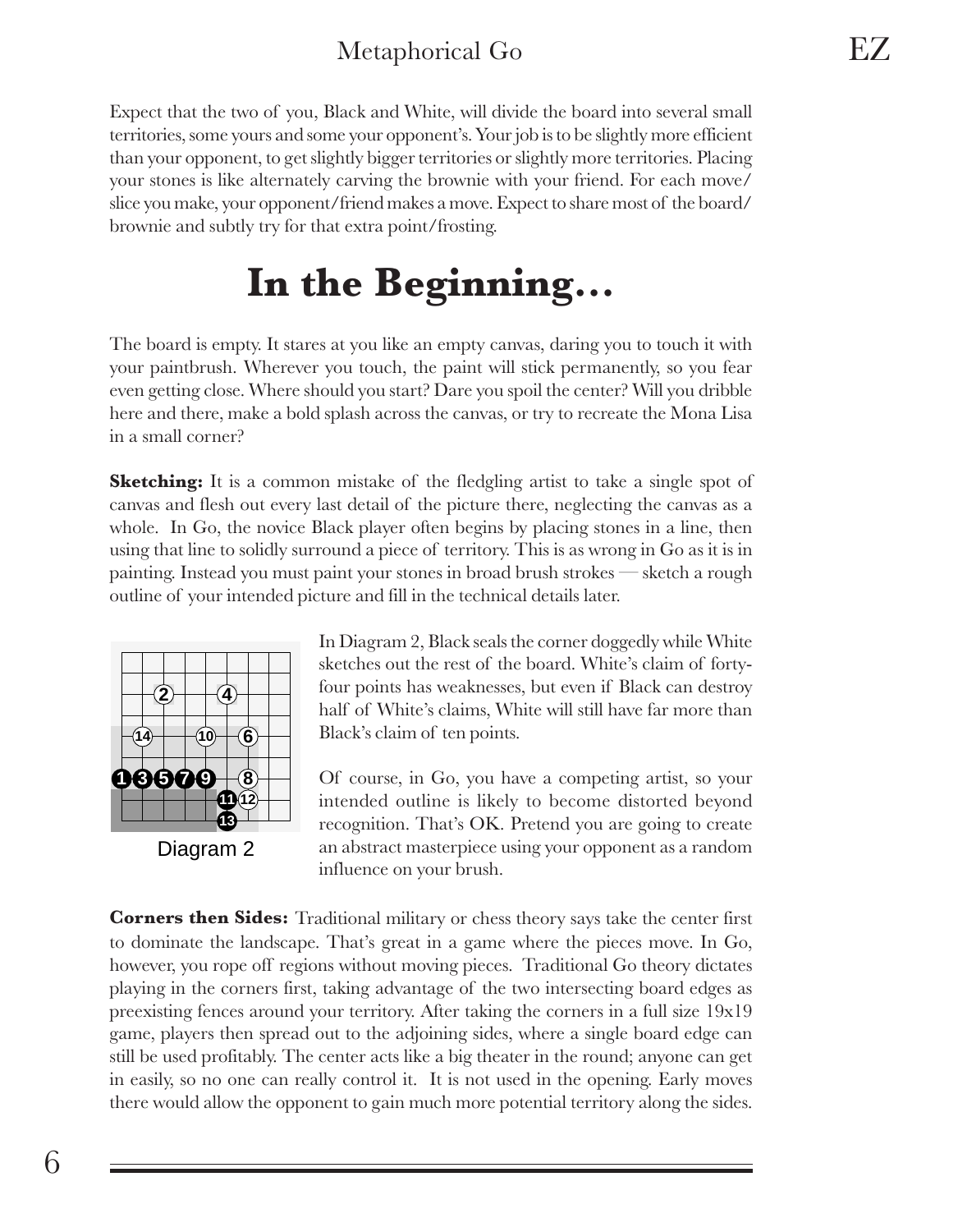#### GO Metaphorical Go

**Corner Moves:** Go, like chess, has evolved a large number of standard opening sequences that start both players off on roughly equal footing. These moves are called joseki. In chess the openings use the entire board, but in Go they cover only part of the board. It is possible to pick joseki that interact badly with other stones on the board, even though locally they are perfect. As a beginner, you don't have to master any joseki right now. The following simplistic approach will work for your next hundred games or so.

Opening play is usually on  $a, b$ , or  $c$  of Diagram 3 or on one of the marked intersections. The lettered intersections are on the third and/or fourth line from both edges. You will learn about the value of playing on these lines shortly. The marked intersections, being on the third or fourth line from only one edge, represent uncommon play. They aim more for control of the corresponding side and less for control of the corner.



Diagram 3

A corner move on a symmetrically positioned intersection (b or

c) does not immediately require further attack or defense of the corner. If your first corner move is not on a symmetrically positioned intersection (not on  $b$  or  $c$  of Diagram 3), your opponent will usually quickly respond, since your corner is not secure.

In Diagrams 4, 5, and 6, either player would like to take one of the indicated points. a is the most popular and common point, followed by  $b, c$ , and  $d$ . In Diagrams 4 and 5,  $a$ is more common because it is harder to enclose (therefore it is safer). In Diagram 6, a is safer because it is closer to the corner than the other choices and closer to the edge than Black's stone. This may allow it to "steal" some of the corner territory.



**Side Extensions:** Once you have built your fortress in the corner, it is time to spread out and pacify adjoining unclaimed countryside along the side. This takes advantage of your nearby corner strength and allows you to use your corner stone(s) to fortify the area quickly when that becomes necessary. When extending along the sides, look for the widest unclaimed area between your stone and an opponent's stone. Don't play in this area unless it is at least three points wide. (To measure the width, count the empty perpendicular lines between the stones.) Anything smaller than three lines wide is unimportant until the endgame.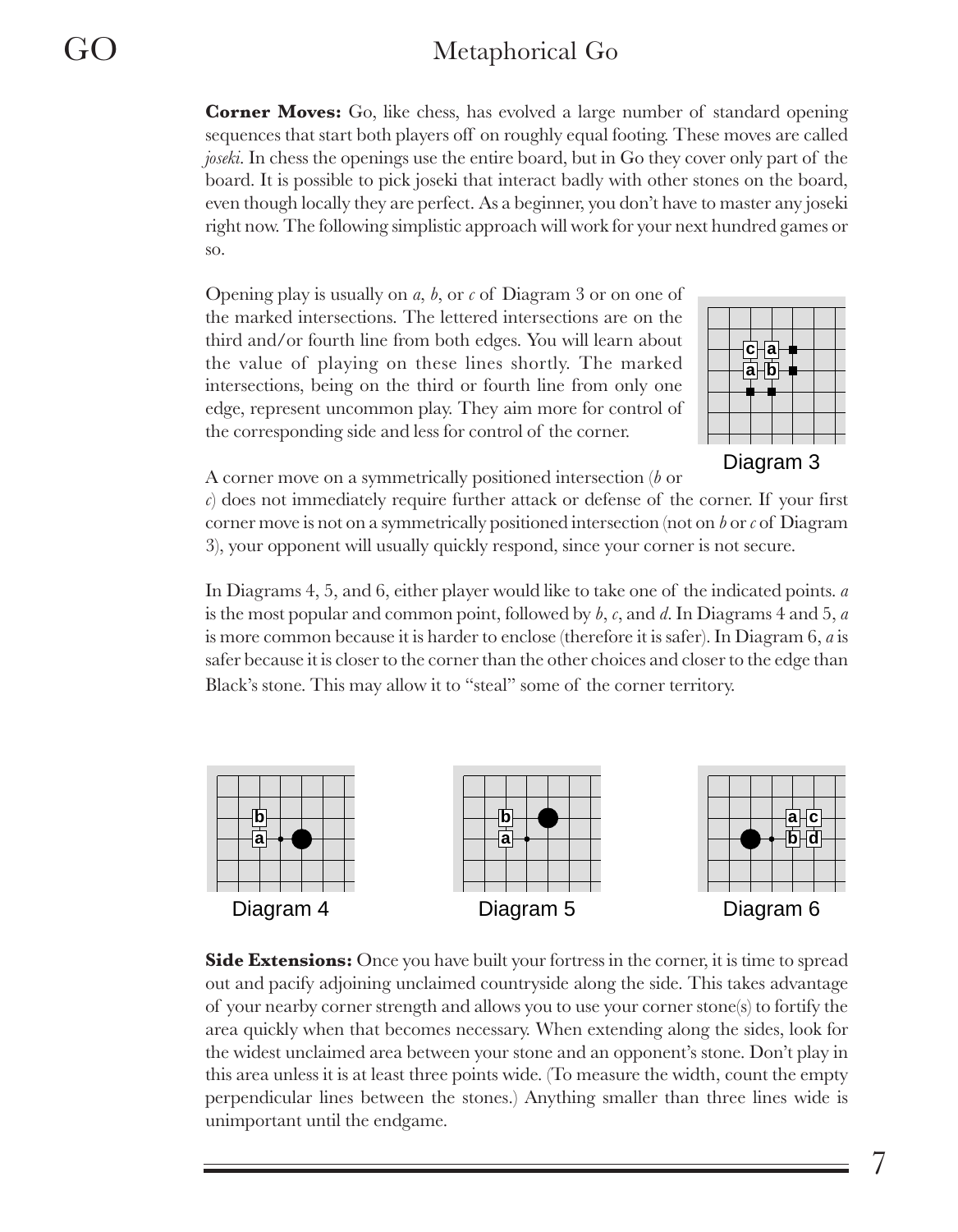### Metaphorical Go **EZ**

The first sixteen unnumbered moves in Diagram 7 were joseki. The players then began staking out the unclaimed sides. Black 17 claimed the largest one (nine lines wide prior to Black 17). White 18 took the next largest (seven lines). Black 19 took the next (six lines). White 20 took the last unclaimed side (three lines).

All remaining unclaimed side areas between Black and White are fewer than three lines wide. Wide areas between stones of the same color (e.g., between a and Black 17) are potential territory for that color. Playing



in those areas is a midgame activity, not an opening game one. These twenty stones completed the opening. The corners and sides are now sketched. Black claims 63; White claims 62.

Third and Fourth Lines: To take advantage of the edges, I've already said to begin

sketching in the corners, then expand to the sides. But where should you play? The third and fourth lines from the edge represent the most efficient play, so they are equivalently good places to play. This is where corner moves were played in Diagram 3, or side extension moves were played in Diagram 7.

Diagram 8 suggests why this is so. Black uses 52 stones on the third line to control the outer territory (140 empty points). That's about 2.7 points per stone played. White uses 44 stones on the fourth line to surround the inner

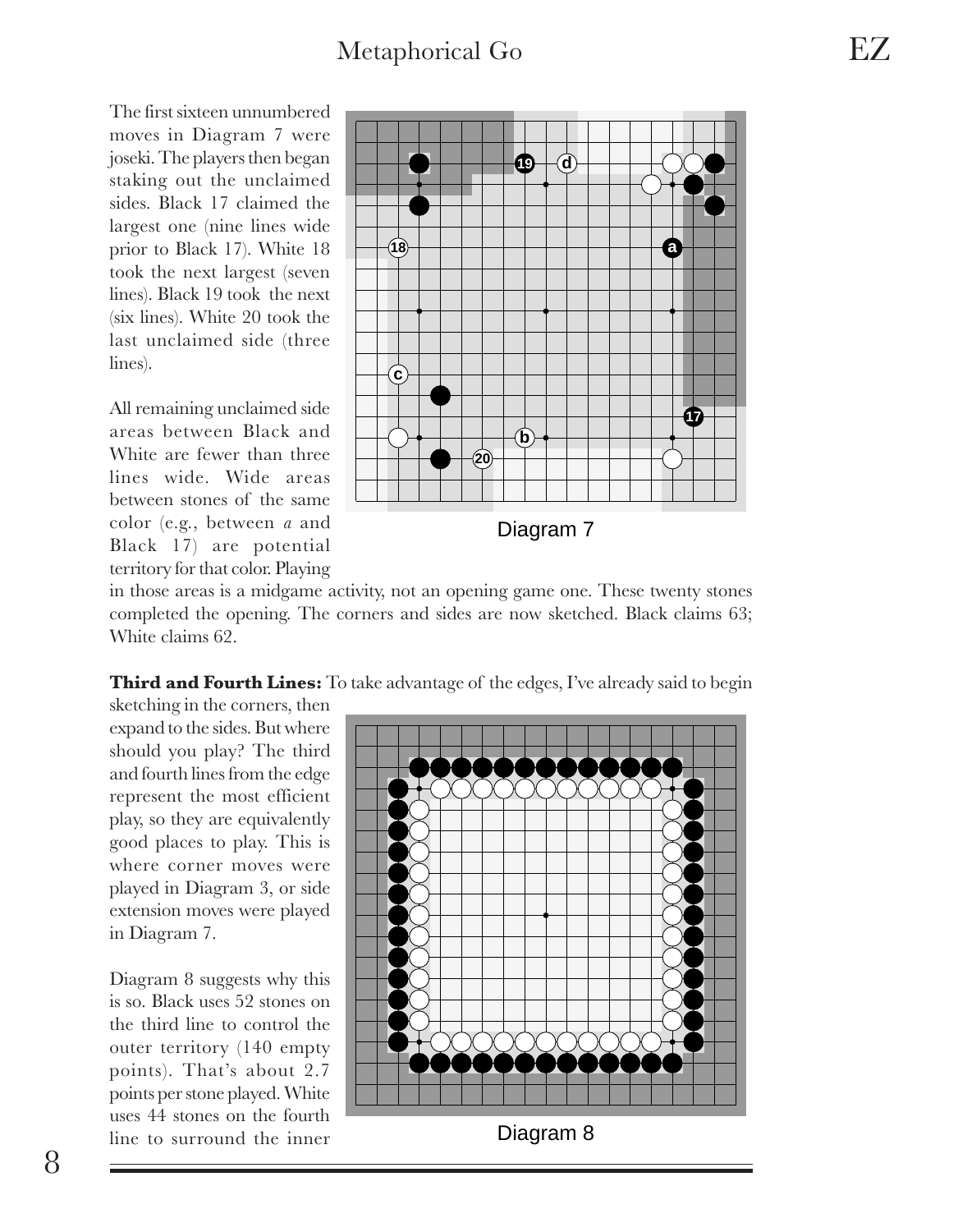#### GO Metaphorical Go

territory (121 empty points). That's exactly 2.75 points per stone. The point-per-stone ratios are similar on the third and fourth lines.

All other lines diminish in value rapidly. On the second line the point-per-stone ratio is 1.125 points per stone, while on the fifth line it is 2.25 points per stone. On the first line it's 0 points per stone. You don't play there to make territory.

**Balance Third and Fourth Lines:** As you stake your claims to the biggest areas first, you must consider the impact of the third and fourth line at each move. The third line is the line of territory. A third-line stone makes secure territory efficiently but can be threatened from above. If you put all your stones on the third line, you are vulnerable to being threatened from above and kept out of the center.

The fourth line is good for fighting. Being close to the center, a fourth-line stone lends a supporting hand throughout the board but is weak at holding territory it bounds. If you put all your stones on the fourth line, you make territories that are vulnerable to invasion, so you may later lose much of what you have claimed.

You should seek balance, a mixture of third and fourth line moves overall. If one end of your area is on the third line, try to put the other end on the fourth line. In politics this might seem wishy-washy, but politicians don't want to lock themselves into extreme positions. Neither should you.

In Diagram 7, Black 17 on the third line balances from the fourth-line stone (a) above it. White 20 balances the nearby fourth-line stone b. White 18 is questionable, extending as it does from a third-line stone  $(c)$ . White intends to undercut the fourth-line Black stone above it, but White's left side position is too low. As you will learn, Black 19 dare not extend to the fourth line, lest it be undermined by a move extending from White's nearby third line stone  $(d)$ .

### After Six Days…

War broke out. Despite all the unclaimed land remaining, the inhabitants of paradise became covetous of the others' areas and tried to steal them.

"The battle is joined" in the midgame. Both players have to strengthen or expand their positions, create new territories in the center, attack their opponent's positions, and defend against attacks on their own positions — all at the same time!

The midgame normally begins when all opening moves are exhausted (all corner and edge areas are claimed). However, if you conclude you are falling behind during the opening, you must declare war. You must invade your opponent's areas before they become secure. That means parachuting a few stones into danger behind enemy lines. Thus the midgame can start even before the opening is complete.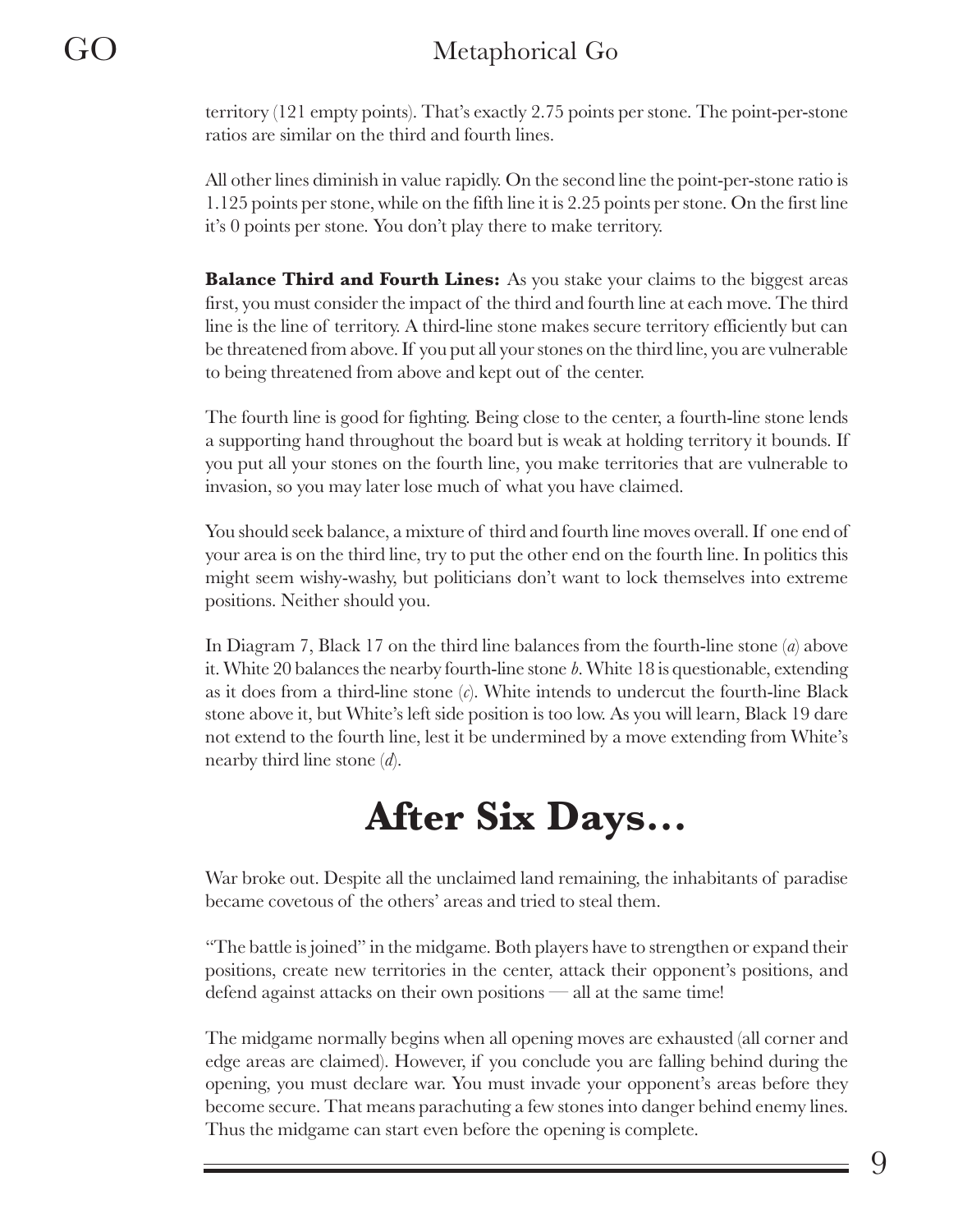### Metaphorical Go **EZ**

Maybe you will launch a full-scale invasion, putting all your might into it. Or maybe those brave few will become sacrifices to distract the enemy from your real intentions.

In Diagram 9, Black must decide between continuing the opening sketching phase by playing at a or launching the midgame by invading White's area at  $b$ . Is Black falling behind? No. If you compare the size of the shaded areas for Black and White, it should be obvious that Black has a lot more claimed territory than White. Black should continue the opening phase.

In Diagram 10, Black did continue to sketch, but played a conservative choice (the marked stone). Now White must decide to continue the opening with a or launch the midgame by invading with b. Is White falling behind? Yes. White is far behind in claimed areas and will still be so even after playing a. White will want to invade Black's area with something like  $b$  and hope for the best.

If White did play at a, the opening game would be over. The midgame would start anyway. Black could choose to secure Black's claims, perhaps playing at  $b$ .  $b$  is a good move whether or not White has played a. Or Black could invade White's claims. Since Black's claims are bigger than White's, Black would prefer to defend, rather than attack. The game is all about the size of things. Stake out the biggest



areas first. Attack or defend the biggest areas first. Being first somewhere is huge advantage. There is even a Go technical word for it, sente. To have sente is to be able to play first elsewhere. A move is sente if it forces a reply, leaving you with total freedom.

Stones can be captured and removed from the board (described in detail in the next chapter) and the midgame is filled with the threat of capture. Capture is not the purpose of the game, however, making the most territory is. Capture can lead to making or losing territory, so both players must constantly bear in mind the safety of the stone about to be played, as well as stones previously played.

By the end of the midgame, all areas of the board have been surrounded by one of the players or the players have jointly ruined areas with their mutual presence. All major collections of stones have either been made immune to capture or have suffered death. The game, however, is far from over.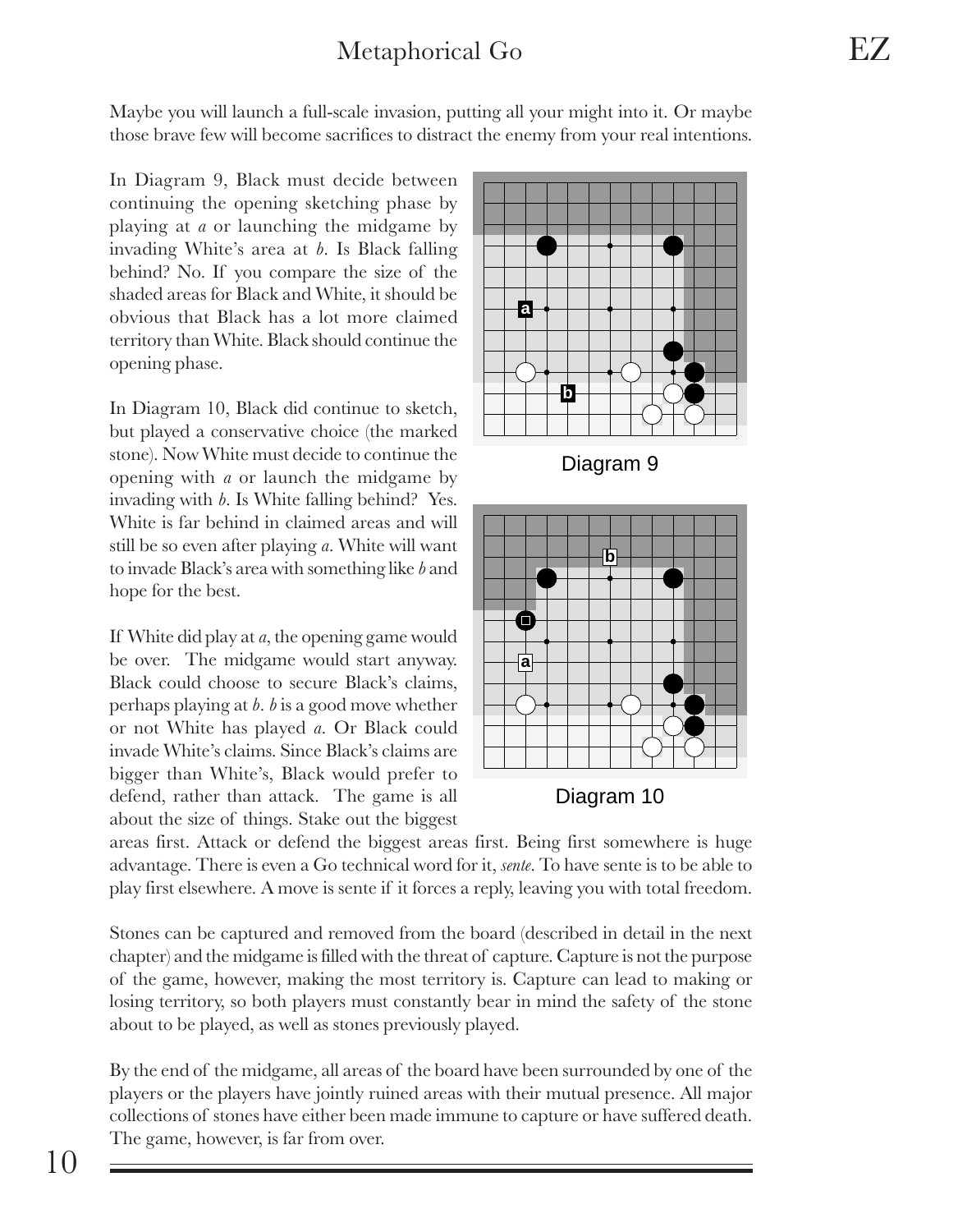## Ending Not with a Bang ...

Lots of quibbling and last minute recriminations over missed opportunities characterize the endgame. Of course the game might end with a bang, if someone is forced to resign in the midgame due to the death of a large group of stones. But that isn't the rule. Usually the game continues past the midgame into the endgame. The endgame is your last chance to eke out a win in a close contest.

In Diagram 11, Black and White have clearly divided the board into Black, White, and neutral (unowned) areas, but there are still a few gaps in each player's territorial boundaries. As it stands, Black has twenty-seven points and so does White. The game is tied; it is Black's turn.

A good endgame magician can work miracles of sleight of hand, moving territory boundaries slightly this way and that. Since you only have to win by a single point, each dent you can create in an enemy boundary and each bulge in your own boundary provides the potential for victory.



Diagram 11



Diagram 12

In Diagram 12, Black puts stones on White's boundary gaps. Each time Black does so, White loses the possibility of territory next to Black's stone. Since each Black move threatens to steal more, White blocks each thrust. When Black runs out of places to thrust into, Black 5 prevents a White thrust, and Black 7 stops another.

After the moves of Diagram 12, all boundaries are sealed. Black has twenty six points; White has twenty five. Black has converted the tie into a win by quibbling over

boundaries. The game is not over yet. There is still one place left to play between both sides' positions, though neither player can create new territory by playing there. When you learn about capture, you will learn that such moves can also make a difference (White may have to fill inside White's territory to protect stones from capture). But even if White needs no defense, White cannot win. It is too late.

At last the game approaches its finale. In Western culture it is the dramatic scene, the falling villain or the checkmate. In Oriental culture it is a moment of meditation and peace, the completion of a joint work of art. When every move you can make would cost you points (e.g., filling in your own territory), you say  $I$  pass (you make no move), disturbing the board no more. If your opponent does likewise, you have both agreed the game is over — and it is. If your opponent doesn't pass, then clearly somebody is out of touch with reality. You can play again if you wish, or pass again. Eventually both of you will pass in succession, ending the game. All that remains then is to count the points and see who won. If you have at least one point more, you won.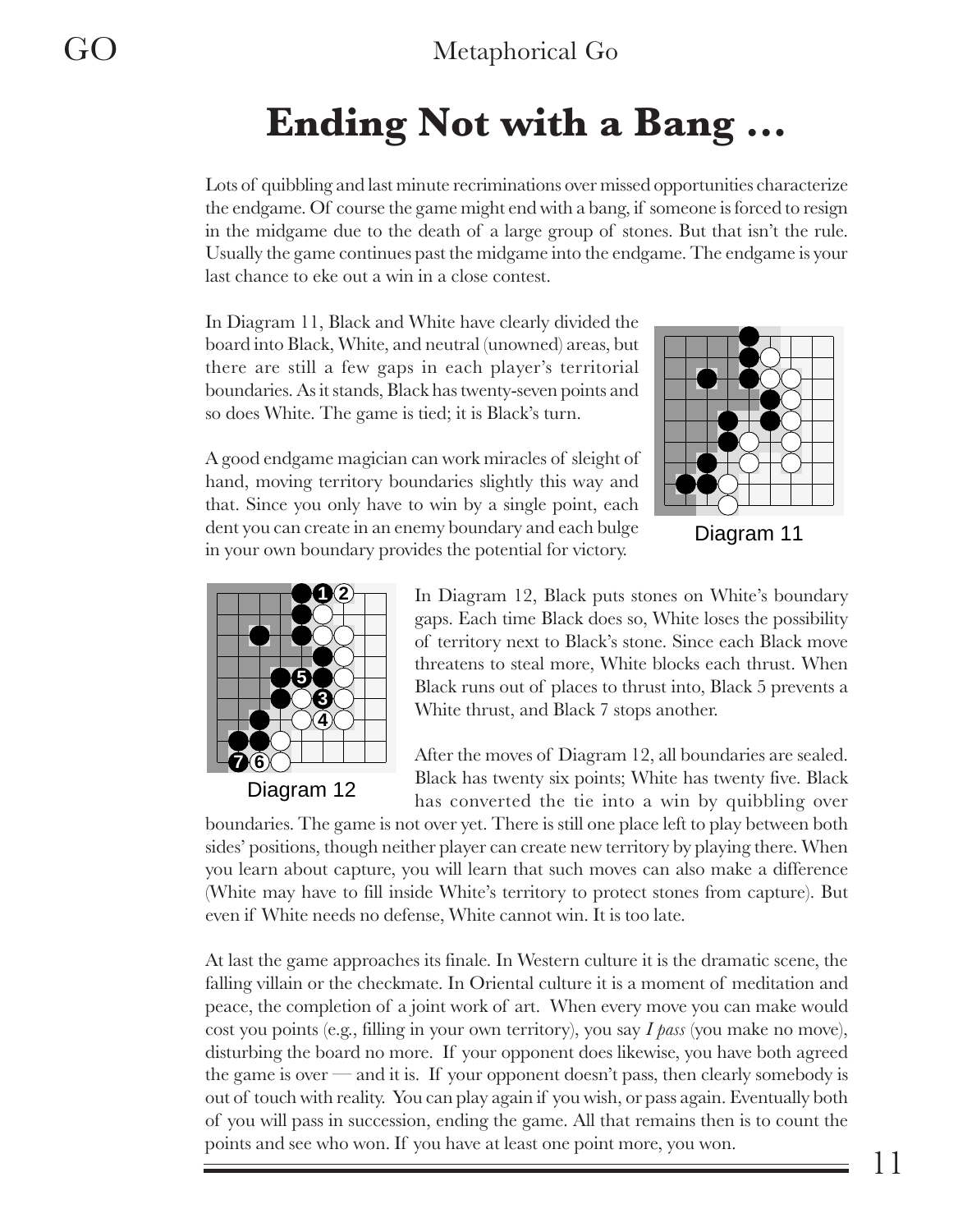

Go evolved out of a method of divination used in China. Black and White stones were cast on a board covered with astrological and geomantic symbols. We talk a lot in this book about violence,  $killing$ , and capture  $-$  the aggressive, competitive side of Go. This is a part of the picture and the easiest way to memorably explain what the game is about and how to play it. But there is more to Go than fighting — Go has a spiritual side, a reflection of Oriental philosophy. To concentrate only on the concepts easily understood in the Western tradition would not make a good Go player. To become a strong player, you need qualities that seem unexpected at first, but which can have repercussions in everyday life.

Duality: In Oriental philosophy, everything in the world can be seen as the dynamic interplay of opposite qualities: Yin and Yang, female and male, receiving and giving, rest and activity, faith and rationality. Within every individual are both opposing qualities. The West tends to think of opposites as opposing, whereas the East thinks of opposites as cooperating parts of the same whole.

The dynamic tension between opposites is called balance. While in specific situations expressing only one side of oneself can be valuable, overall one should strive for balanced expressions of both parts. Awareness that both qualities coexist allows you to look in any specific situation to see which quality is most appropriate. You need not be locked in to only one side.

For example, the Western mindset is heavily biased in favor of action and often neglects the value of its polar opposite, inactivity or resting. Allowing situations to "ripen" and delegating action to others come less easily to us. In Go, a weaker player is tempted to make overplays, feeling that the only way to get the opponent to make a mistake is to take action to force the opponent to pick badly. Stronger players are content to be passive and play a non-threatening peaceful move. They know full well that if you give a weaker player the initiative, the weaker player will usually pick a bad move without any help.

Radical Change: If opposites coexist in all things, then the ability to change radically also exists. While locked in deadly combat you feel aggressive Yang energy. Once the group is alive or dead, you can repose in Yin and admire the beauty of it. Yang becomes Yin. A group is alive in one moment and dead in the next transformation from one extreme to its opposite.

Oriental philosophy and mysticism are steeped in the concept of the coexistence of opposites. Hard/Soft, Cooperation/ Competition, Love/Hate, Life/Death, Success/Failure. This simultaneous is/notis quality is often baffling to the Western mind, but it is a key to action in the Orient. It is not that the two qualities lie at either end of a straight line. It is more like the two qualities are next to each other on a circle. You can either take the long way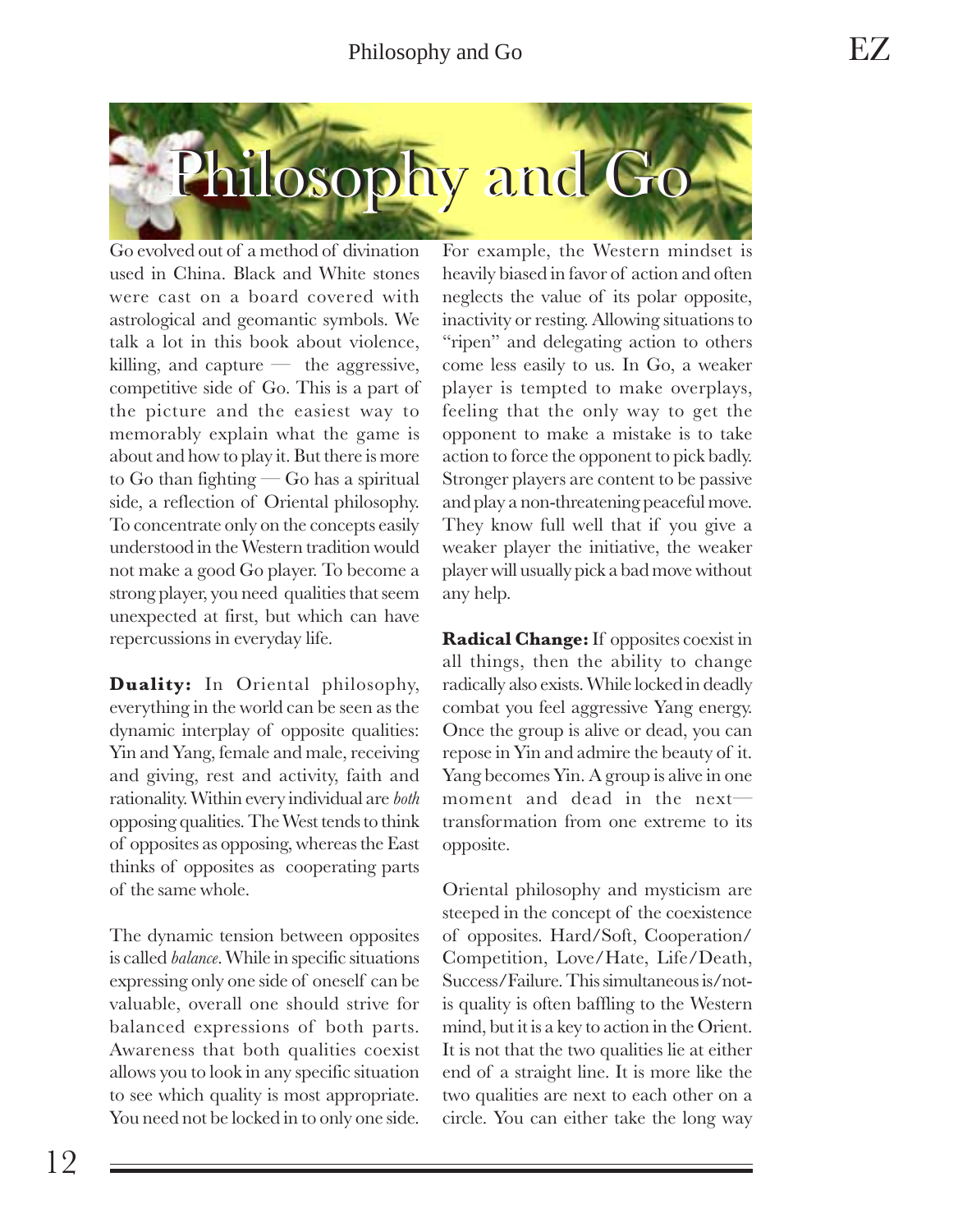#### GO Philosophy and Go

around from one to the other, or you can simply move from one to the adjacent other directly. Assume both qualities exist in a situation or a person and look for the most efficient lever to move something or someone across the thin boundary. A small action can result in what seems like an impossibly large transformation. Enemies become friends, the weak defeat the strong, the dead become alive.

For example, success may be the opposite of failure, but they are not far apart. Being successful does not place a company at a great distance from failure. Behind each failure lurks an unseen opportunity for success and behind each success lurks an unseen risk of failure. Businesses can fail rapidly because they are successful. Fast growth, however much desired, is dangerous. Whenever your company doubles its size in short order, all of your established systems will be stressed beyond endurance and you need new systems. If you don't watch out for this — poof! Or consider this: if you accomplish what you set out to do, you are successful. Then what? You are in danger of drifting ever after until you find a new vision.

Cyclical Change: Once you admit change occurs from one extreme to the other, then you must also admit that it can change back again. Not just can change back again, but will change back again. A quality builds toward its zenith and then collapses back into its opposite. Over time this change may occur in predictable cycles. The bleak cold of winter will give way to the rebirth of spring, which becomes the sweltering heat of summer, which becomes the dying of fall, which becomes the bleak cold of winter again. The economy grows and then enters recession. Success leads to failure which leads to success. It is not surprising; it is inevitable. If you are aware of this cyclic nature, you can prepare for the next turn of the wheel. This cycle can take only a few seconds, like the cycle controlling your heartbeat, or it can last for centuries.

Centralization has been a trend for centuries. In earliest times people organized themselves into small groups, each of which was self-sufficient. Over time this gave way to tribes. As agriculture overtook hunting, interdependence led to forming larger aggregations of organization— the city-states. Industrialization created broader dependencies for raw materials and markets to sell in, and nations replaced city-states. Continuing this trend is the European Common Market, a sort of mega-nation. And yet, this trend may not be a linear growth resulting in the eventual unification of all of Earth. It may instead be merely a vast cycle.

There are signs that centralization has peaked and decentralization is the next wave. Businesses are breaking into smaller pieces, returning to their core strengths. Nations like the Soviet Union and Yugoslavia are fragmenting into pieces. Quebec threatens to secede from Canada. Hawaii wants to leave the United States. Libertarianism, the politics of individual responsibility, is becoming popular. As technology makes global interconnection probable, it also reduces the need for local connectivity. The pendulum is either swinging away from centralization on a slow march back to small units, or is about to cross the narrow threshold and radically change our political universe. What took thousands of years to evolve may suddenly transform within a century. People unaware of the cyclical nature of development will find themselves surprised at the changes and their rapidity.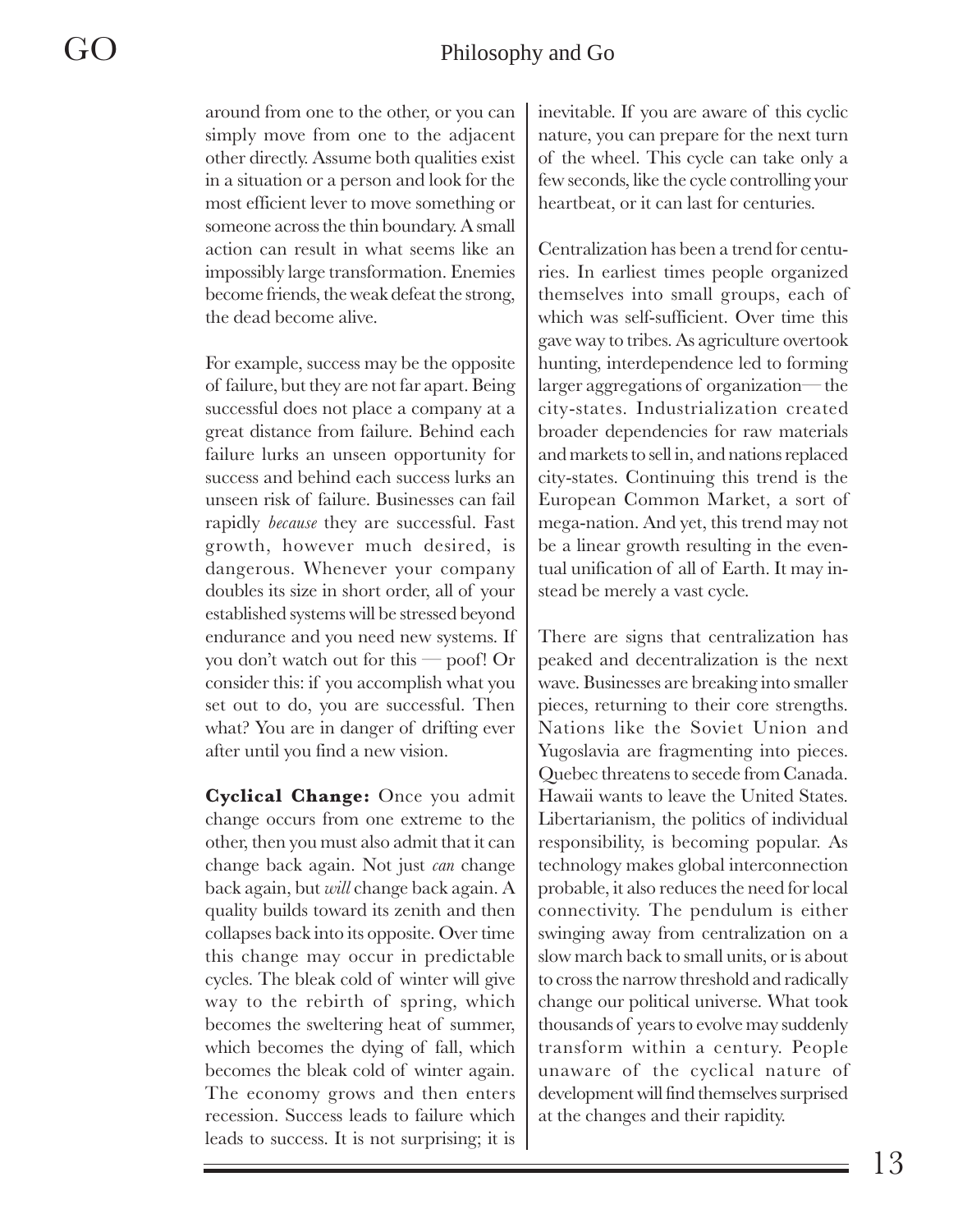**Preparation:** Preparing is a matter of expecting things to change, but it is not just a matter of expecting things to change. The current phase of the cycle has embedded in it the seeds of the next phase. When a phase transition comes upon you suddenly, consider what advantages can be salvaged from the preceding phase.

In winter buds are dormant but preparing to bloom. In the failure of one business can come the inspiration for a successful new business. For example, 3M's famous PostIt Notes product stems from a failed glue that wouldn't stick enough. Instead of viewing it as a failure for what they wanted, it was considered in a new light and led to a successful product. Another example might be that if you gain lots of experience in bankruptcy court due to your failed business, you could form a new business based on advising others in similar situations. In Go, if you suddenly realize your stones will be captured, instead of despairing, look to see how that might be a blessing in disguise, how you might sacrifice them gladly while your opponent is thoroughly distracted with success.

**Surrender:** If you feel that only actions (control) can save you, you neglect the value of external support. Surrender, the opposite of control, is an often overlooked technique. In Go, surrender can enable you to let go of a group that is in trouble and look for other ways to use your moves. Outside of Go, if the world is not submitting to your will, if you just cannot bludgeon it into going your way, then consider doing something else. Have faith that there is a direction you should be moving in and prepare for the moment when that direction becomes clear. This is a good policy on the Go board and in life.

Surrender is not the same as resignation. This becomes abundantly clear when you consider your choice of resigning the game versus reconsidering your position and options. It is better to treat the setback of losing a group as an opportunity to change your approach to the game instead of an all-time damning event.

It is an act of faith to see the universe as supportive. I like to operate on the belief that the universe is on my side. The positive attitude can enhance more than just your game. If you stop developing defeatist paranoia, you gain flexibility to try again in a different way rather than keep banging your head against a wall. This will aid your ability to learn as it removes the negative feedback and makes all experiences positive in some sense. It also makes it easier to take risks: there is less to lose and more to gain. This can lead to more than making a radical move or just speaking out honestly on a topic, it can help you develop integrity.

There is also an element of self-forgiveness in the quality of going beyond one's mistakes and trying again. By removing the urge to fear-driven effort, you give yourself permission to receive insights from information that is all around you. This can lead to creative solutions not available to those obsessed with macho, controlling behavior. You may find your game takes longer as you abandon the pressing fight to allow your intuition to work on other solutions, or you may play faster as you get out of your own way. You may find less pressure in your day-to-day life as you let solutions offer themselves.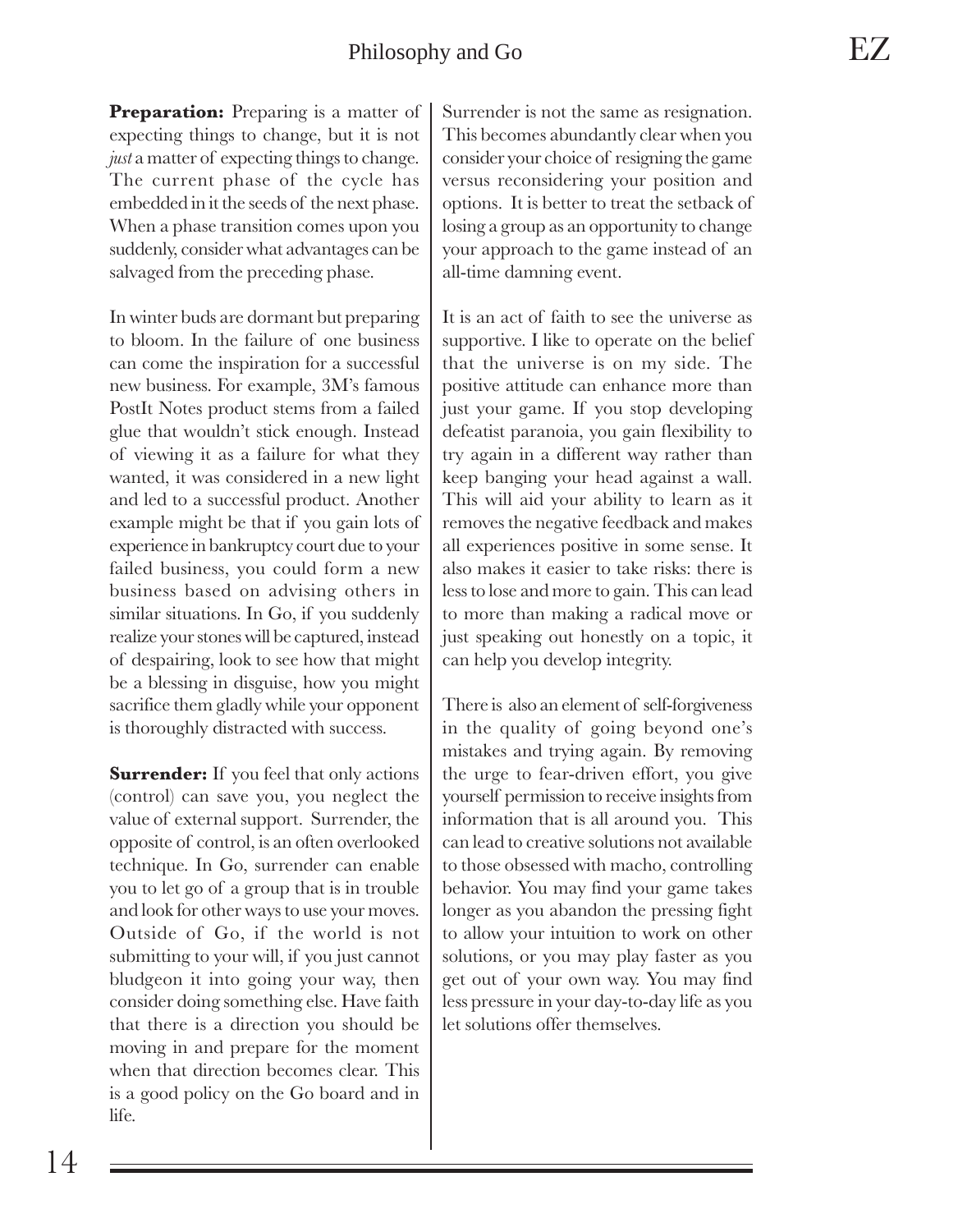

# The Dinosaur*'*s Hind Brain

They say two heads are better than one. In the case of the big dinosaurs, two brains were essential to survival. It took too long for messages from the far end of the tail to reach the brain in the head, so nature evolved brains were essential to survival. It took too long for messages from the far end of the tail to reach the brain in the head, so nature evolved the hind brain. It didn't think, it just reacted. Today this design carries through into humans. When you stick your hand on a hot object, you don't spend time thinking about whether you should release it. A message travels to your spine which sends an action response back without thought — a reflex action. The amazing thing is that humans can consciously override this reflex. You are able to keep your hand there and let it burn. This is not usually a good choice.

Reaction follows perception. To react to something you must be aware of it. If you are a raw beginner at Go, you see only a mass of stones scattered on top of the board. To improve, you must detect things above mere stones. You must see strings, links, territories, and groups, and be able to recognize when they are in danger. Then you can train your hindbrain to reflexively save stones threatened with capture, solidify endangered links, and keep your groups alive. Then you can train your forebrain to dispassionately analyze the whole board and determine your best course of play.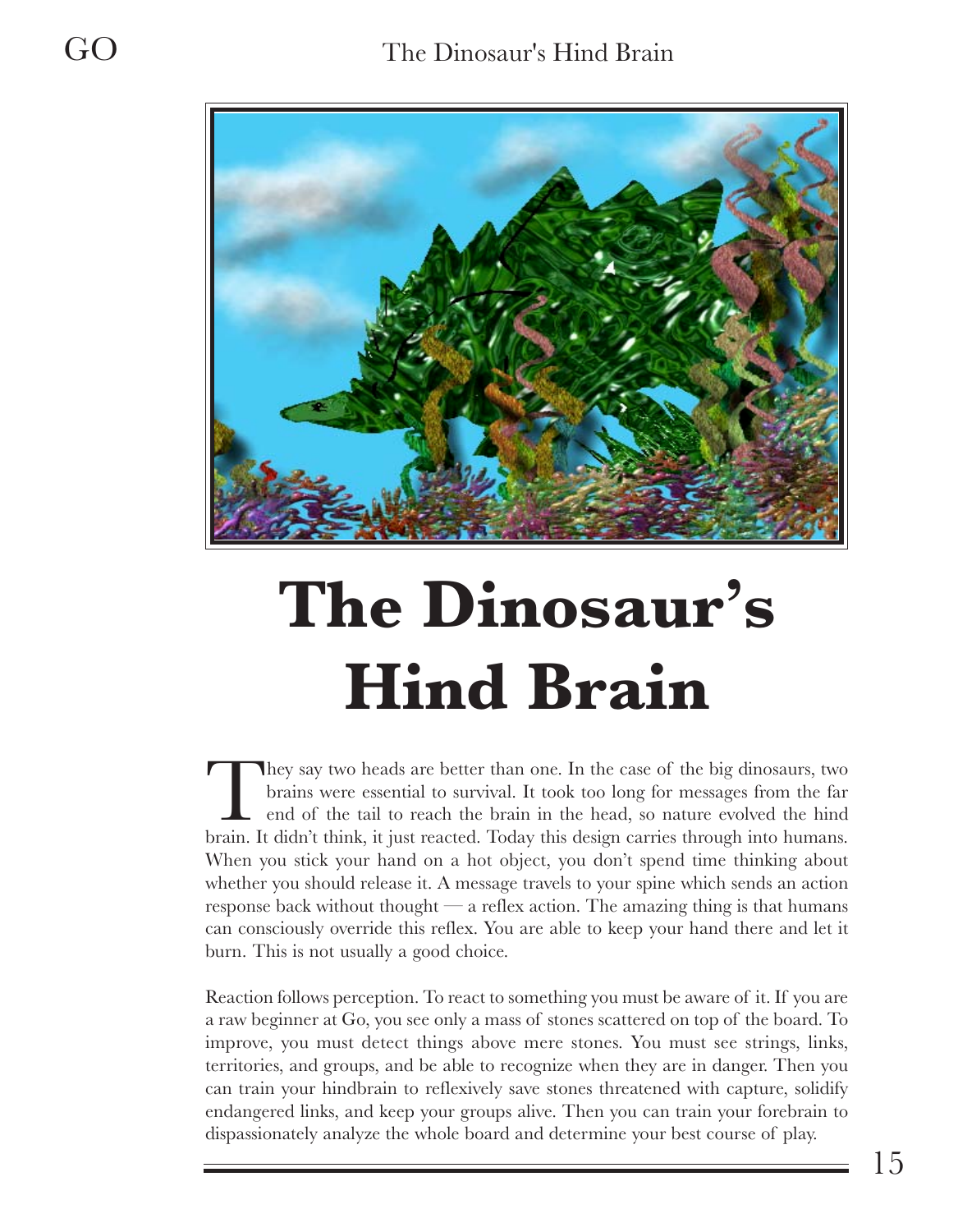## Strings

Stones of one color that touch each other horizontally and/or vertically along the grid are strings. Diagonally placed stones are separate strings. In Diagram 1, all  $a$ 's are one string.  $b$ ,  $c$  and the  $d$ 's are separate strings.

The rules say you can put a stone on *any* empty intersection (subject to suicide restrictions which are unimportant, so I will ignore them). After all your work to surround a territory, the enemy can just plonk a stone in the middle of it to dispute your



claim. Fortunately, the rules also provide for capturing stones to defend territories you create from just such invasions. Strings, not stones, are the fundamental units of capture.

Empty intersections touching stones horizontally and/or vertically (but not diagonally) are *liberties*. In Diagram 1, the *a* string has nine liberties, *b* has four liberties; *c* and *d* have three and five liberties respectively. All liberties of d are marked with  $x$ ; d and c share a common liberty.

Give Me Liberties or Give Me Death: By the rules of Go, when a string has no liberties, it is removed from the board.



Diagram 2a

In Diagram 2a, White's string has just one liberty. Black can capture it with one more move. White's string is in atari (threatened with immediate capture).

In Diagram 2b, Black played on White's other liberty and removed White's two stones from the board. Black gets to keep them as prisoners.

They add two points to Black's score. Black also has two points of territory now.

Last One on Wins: In Diagram 3, White has just played 1. Both Black's marked one-stone string and White's three-stone string including 1 have no liberties. What happens? The rule is whoever played last wins. It's like an underwater fight. Whoever takes the last deep breath before submerging will win. The correct sequence of events is: put a stone down; remove all enemy stones with no liberties; remove all friendly stones with no liberties.



Diagram 2b



In Diagram 3, the removal of the single marked Black stone leaves White's three stones with one liberty, so they remain on the board. Because they are now in atari, Black could replay where the marked Black stone used to be to capture three White stones; Black would then be the last one on and end up with two liberties. The situation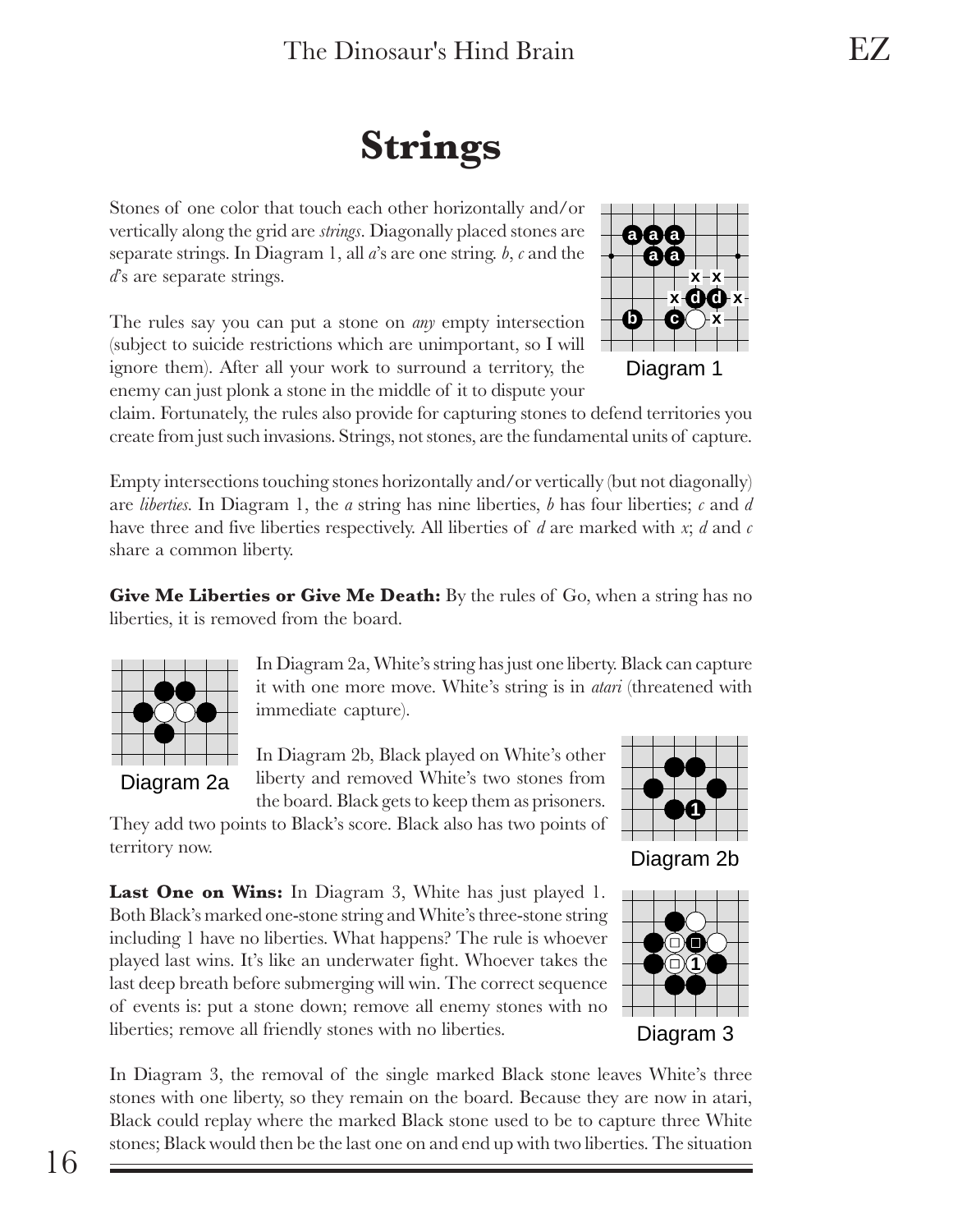wherein multiple stones capture a stone and get immediately recaptured is called a snapback. In reality White's two marked stones were doomed to snapback, and White shouldn't have played White 1 to save them.

**The Eyes Have It:** In Diagram 4, Black has two liberties. How will White capture it? If White plays on either of the two liberties, White's move will have no liberties while Black's stones will still have one liberty. White's move would be removed as a suicider. (Suicide is illegal in some rules, just stupid in others.) It is not possible for White to capture Black. Black has two eyes.



Diagram 4

An eye is a liberty surrounded on all sides by stones from a *single* string (or stones that could connect elsewhere to become a single string). If a string has only one eye, then to capture that string you must fill the eye last. The string is then removed per the rule of Last One on Wins. If you fill the eye before filling all other liberties, your own move dies and the opponent's string remains.

If a string has two eyes, it is immune from capture. You can never fill the eye last, because there are two of them. Strings with two eyes can never be killed. They are alive.

**False Eyes:** If more than one of your strings bounds the eye, then the opponent may be able to capture just one of them to occupy the eye. In Diagram 5a, White has something that looks like an eye but it is bounded by two White strings. To join them into one string, White would have to fill in the eye itself. Since Black can capture into the eye without killing all bounding strings at once, such an eye is called a *false eye*.

Ko: It is possible to create a situation where, after capturing the opponent, your stone is capturable, and, after you are captured, you can recapture your opponent, and so on. Such a repeating situation is a ko, meaning eternity. The recapture recreates the previous position. This is illegal in Go. You may not recreate previous board images.

Before recapturing in a ko, you must play elsewhere for one move, making a ko threat. This breaks the repetition by changing the board elsewhere. Your opponent either wins the ko (e.g., connects the stone in the ko) or responds to the threat. If your opponent responds, then you recapture the ko stone and await your opponent's threat.

Diagrams 5a-c illustrate a ko. In Diagram 5a, White's marked stone is in atari. In Diagram 5b, Black 1 captures White. In Diagram 5c, White 2 captures Black 1; the situation now looks exactly like Diagram 5a. This is illegal. White must first play a move elsewhere. (If that had happened, White 2 would have been labeled White 4).





Diagram 5b Diagram 5a Diagram 5c

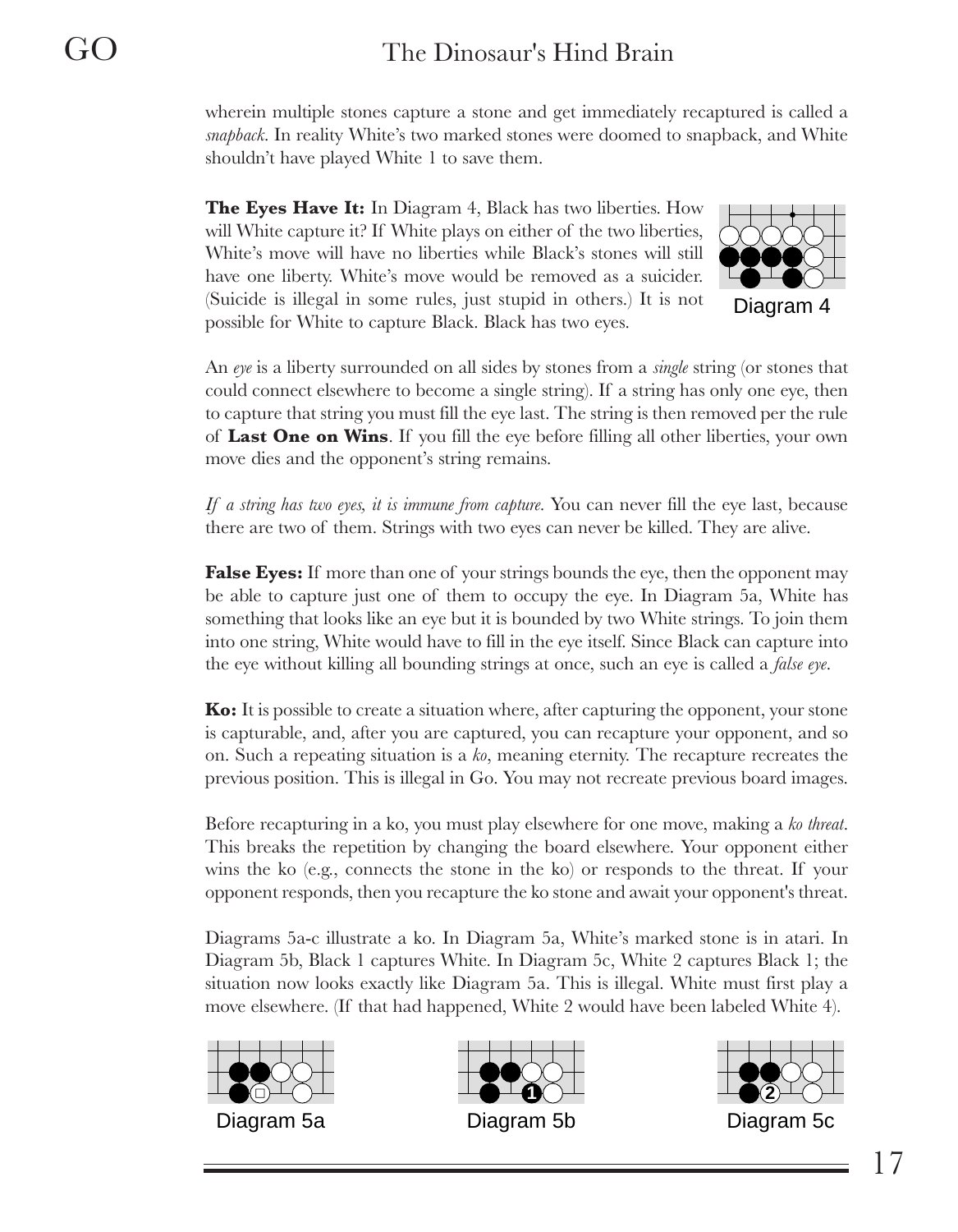The rule of ko gives Go an extra strategic dimension. It teaches indirection. The threat of ko requires constant consideration of the creation and neutralization of ko threats, even without a ko happening.

**Saving Strings:** There are two ways to save strings threatened with capture:

1. Play the last liberty yourself.

2. Capture an adjacent enemy string.



In Diagram 6, Black 5 threatens to capture White 2. (White chose to play move 4 elsewhere.) White saves White 2 by extending with 6, creating a bigger string with new liberties. Black now has to fill three more liberties to capture White.

Diagram 6

In Diagram 7, Black's two marked stones are in atari. If Black extends to a, they will still be in atari and White will capture all three by playing right of a. Black can save the marked stones in Diagram  $7$  by playing at  $\bar{b}$  and capturing two White stones. The removal of White's two stones will leave Black's marked stones with three liberties.



**Dead as a Doornail:** Sometimes you should override the hindbrain's saving reflex. In Diagram 3, capture didn't help White. In Diagram 7, extending didn't help Black.



Here, in Diagram 8, there is no salvation whatsoever for White after Black plays 5. (White chose to play elsewhere for the 4th move.) White can neither capture nor extend to safety. If White extends with White 6, Black persists with Black 7. When White now plays at 8, Black can kill the White string with 9. Three White stones would then be removed from the

board. White should not play at 6 and 8, since escape is impossible. White 2 is dead and White should play elsewhere.

Go is a bit confusing in its terminology. Stones that are removed from the board are called captured, and stones that cannot avoid being removed from the board are called dead. Yet captured stones can never be rescued (unlike prisoners of war), and dead stones can be rescued (as though resurrection of the dead were possible). They should have reversed the use of these words.

Automatic Capture: If stones cannot find safety by the end of the game, they will be removed as captured, *without having to fill in their liberties*. Both sides just agree there is no escape and that the stones are dead. If both players fail to agree on the life and death of stones, they continue playing to prove their beliefs. Anyone who passes during this resolution phase must hand a stone to the opponent as an automatic prisoner. This keeps the score balanced as one side fills in to kill and the other side passes.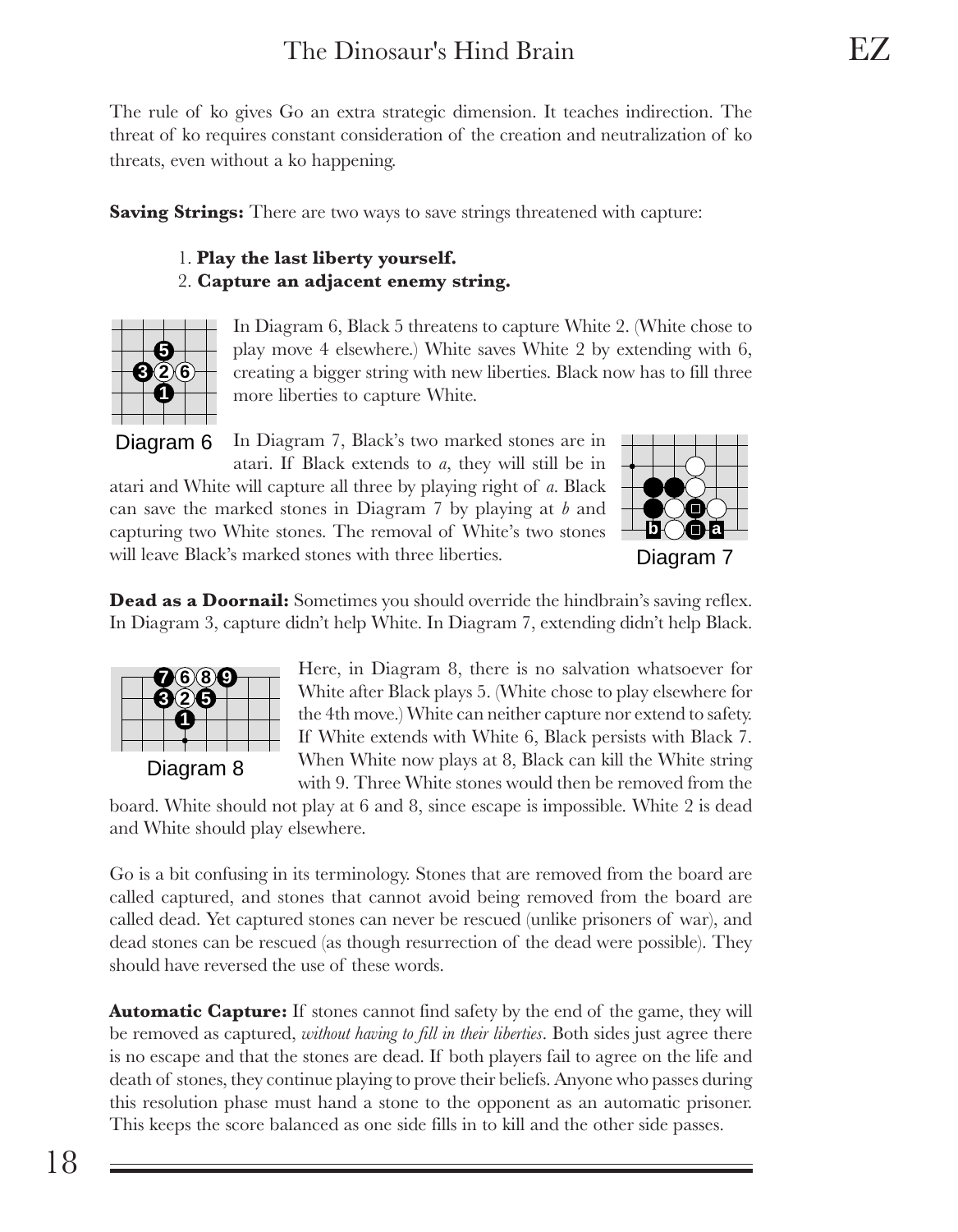#### GO The Dinosaur's Hind Brain

### Links

Strings are easy to see. Links, the foundations of more complex relationships, are slightly harder. A *link* is an invisible association between close friendly stones (a stone link) or a stone and an edge (an edge link). The stones forming the link are *endpoints*. Edge links have only one stone endpoint; the edge of the board acts as the other.

Links tie friendly strings together to form barriers and these barriers fence off areas of the board from enemy access. Stones lying on the same line or only one line apart horizontally or vertically create this barrier effect. If stones are more than one line apart in both directions, they leave a gap that is easy for the enemy to penetrate.

So, to be a link, the endpoints must be within one line of each other in one direction and relatively close together in the other direction. As the endpoints move farther apart, they change character abruptly, as described in Call of the Wild. If two stones (or a stone and the edge) are not related via one of the patterns shown in Diagram 9, they do not form a link. They are too widely separated; their barrier is easily breached.



Stone links (in black): Edge links (in white):  $\alpha$  in-line extension g in-line extension b diagonal h single-skip  $c$  single-skip  $i$  double-skip  $d$  small knight  $j$  triple-skip e double-skip f large knight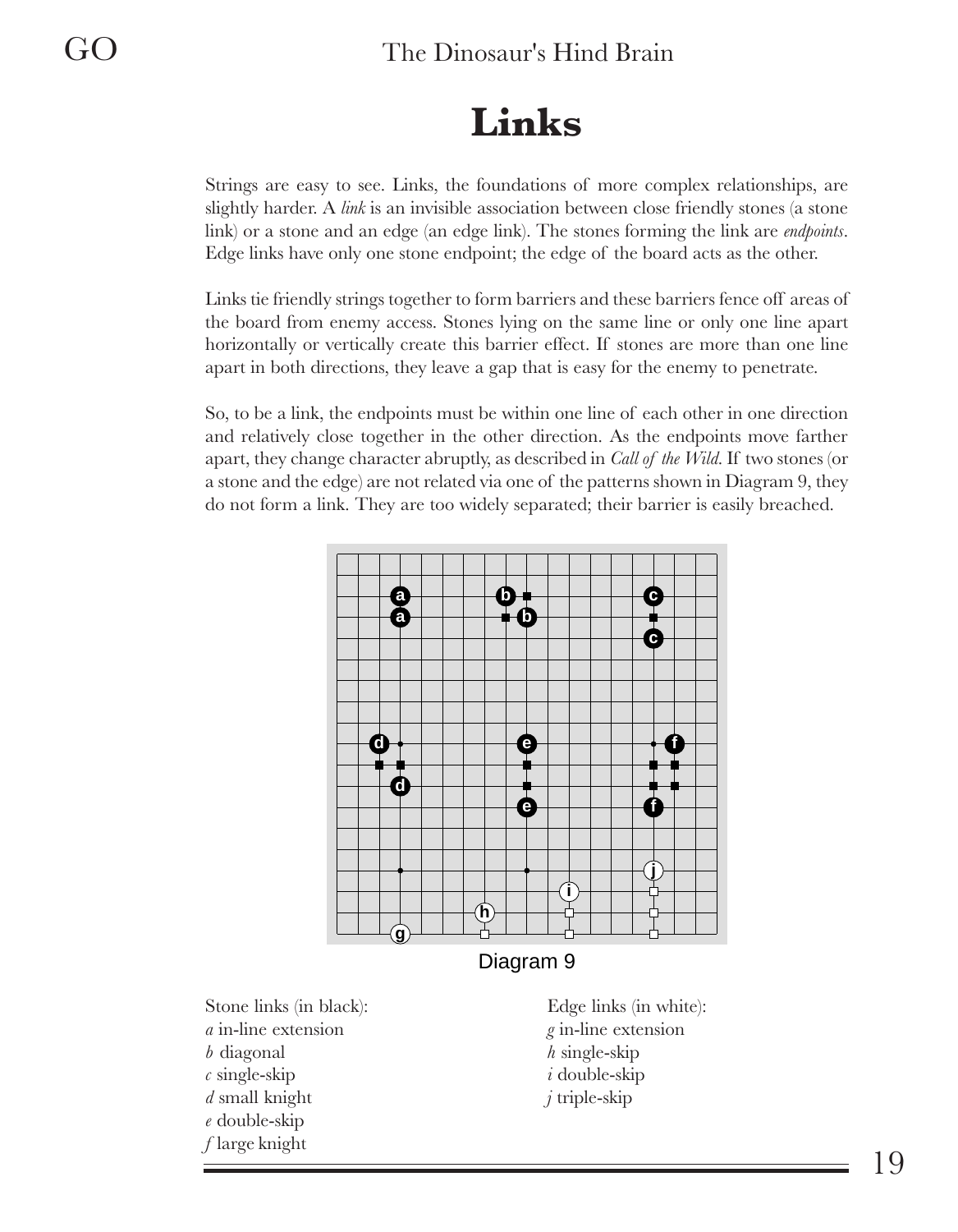The marked points in between the two endpoints are *path points* that you can occupy to join the ends into a single string or that your opponent can occupy to prevent you from forming a single string. As a rule, shorter links are stronger than longer ones. Straight line links are stronger than bent ones of equivalent length. In-line links are stones solidly connected into a single string and I mention them only for completeness.

Links are threatened or attacked by enemy stones placed near them. Answer threats and attacks promptly, as a hindbrain reflex.

**Threatened Links:** An enemy stone touching adjacent or diagonal to a path point threatens a link. Immediately secure a threatened link from further attack by playing on the path point closest to the enemy stone. The exception is: never react on the first line if there is an open second line path. Play on the second line path point instead to avoid having your move captured. In-line and diagonal links cannot be threatened.



Diagram 10 shows some (not all) threats against stone links (White 1) and correct defenses (Black 2). In response to White's threats, which are always adjacent or diagonal to a link path point, Black responds on the threatened path point.

**Attacked Links:** An enemy stone placed directly on a path point attacks a link. Always defend the link even if you cannot reconnect the endpoints. This will help you attack your opponent's stones later by keeping them separated or denying them easy access to a region. The act of preventing two stones from joining is called *cutting*, and the enemy stones doing that are cutting stones. Capturing cutting stones is valuable because it allows two strings to join into one.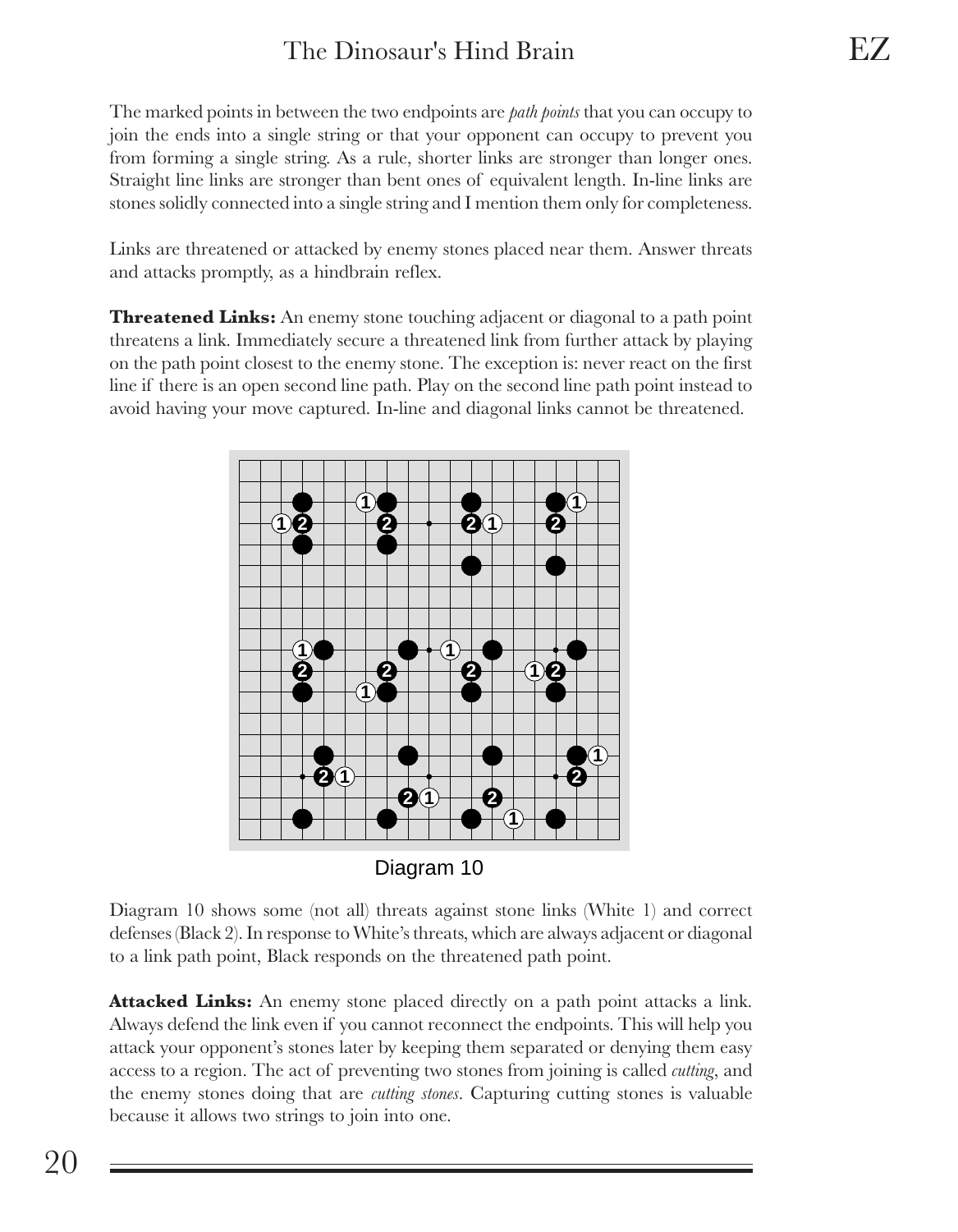The move defending an attacked link attempts to go around the opponent's stone to rejoin the endpoints. This move creates two shorter links, one from each endpoint to the defending stone. These will become the focus of further attacks if your opponent is insistent about separating your stones.

Diagram 11 shows White attacks (White 1) against Black links and correct Black responses (Black 2). Each response forms two shorter links, which become the focus of continued attack and defense. Sometimes White must take time out to save stones from capture, giving Black extra time to reinforce links. White's attacks are always on the link path point while Black attempts to rejoin endpoints by linking around the attacking stone.



Your opponent's attack may prevent you from connecting your two endpoints. Most of the attacks shown in Diagram 11 keep Black separated. Even so, the defended link remains as a barrier preventing the enemy stones from connecting.

### **Territory**

A territory is a cluster of empty intersections enclosed by only one player's stones and links. (It may also contain embedded enemy stones considered dead — remember **Dead as a Doornail** earlier?) Territory, the collection of all territories, is the game's treasure, its raison d'être. Whoever has more territory at the end of the game wins.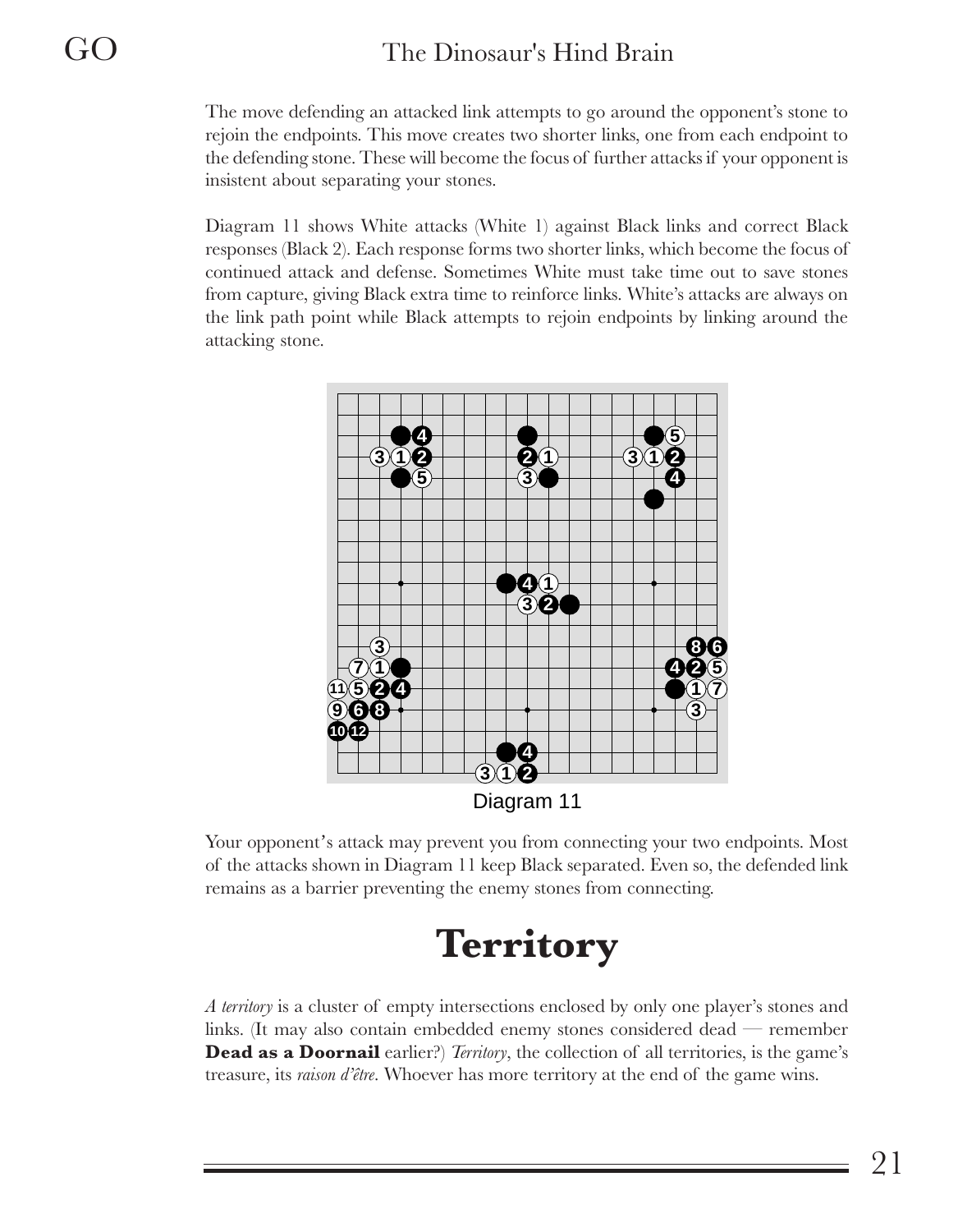#### The Dinosaur's Hind Brain EZ

**Guard the Doors to the Treasure Room:** Imagine that a territory is like a room with walls of stones and open link doorways. All the valuable treasure lies inside the walls. Nearby are thieves who would like to steal your treasure. If a thief approaches a door from outside, what would you do? You would close the door immediately (put a stone on the threatened link to secure it) to keep the thief out.

Suppose the thief somehow appeared inside the room, grabbed some treasure, and ran toward the door. Again you would close the door immediately. But this time you would immobilize the thief as well. You don't want a thief running around in the room trying to find another way out.



Diagram 12a

What would you do if the thief appeared standing in the doorway? You would try to slam the door. But the door wouldn't completely close. You should then build a new smaller door *between* the thief and your treasure. This is illustrated in Diagram 12a.

You could try to build up a door on the outside, entombing the

thief in your room, but this is riskier; the thief might fight back. In Diagram 12b, Black seals White in, but the sequence White *a* through Black *d* might result in White living within Black's room.



Diagram 12b

In short, when the enemy plays near or on a link doorway, defend the link immediately. Your hindbrain should already have mastered this as the link reflex, but it is also a territory reflex. If you have two links to defend simultaneously and only one is a territory doorway, make sure your hindbrain defends the doorway link first.

**Tit-for-tat, Score Remains Pat:** When you trap enemy stones in your territory, usually you do not need to execute them. They can't escape and at the end of the game they will be automatically removed. In fact, filling in all their liberties costs you points — you are filling in your territory. You only want to respond as needed to immobilize them. If your opponent invades and you defend move for move, preventing your opponent from living (making two eyes), there is no change in score. For each move you play inside your territory (losing one point), your opponent has placed a stone that you get to remove at the end of the game (gaining one point).

In Diagram 13a, Black has eight points of territory. In Diagram 13b, White invades with White 1 and Black 2 immobilizes the thief. White persists with 3, and Black



again keeps White solidly contained. White will not play any further. All White's moves put White in atari. At the end of the game Black removes the two White stones and counts six points of territory and two White prisoner stones Diagram 13a for an unchanged eight points. Diagram 13b

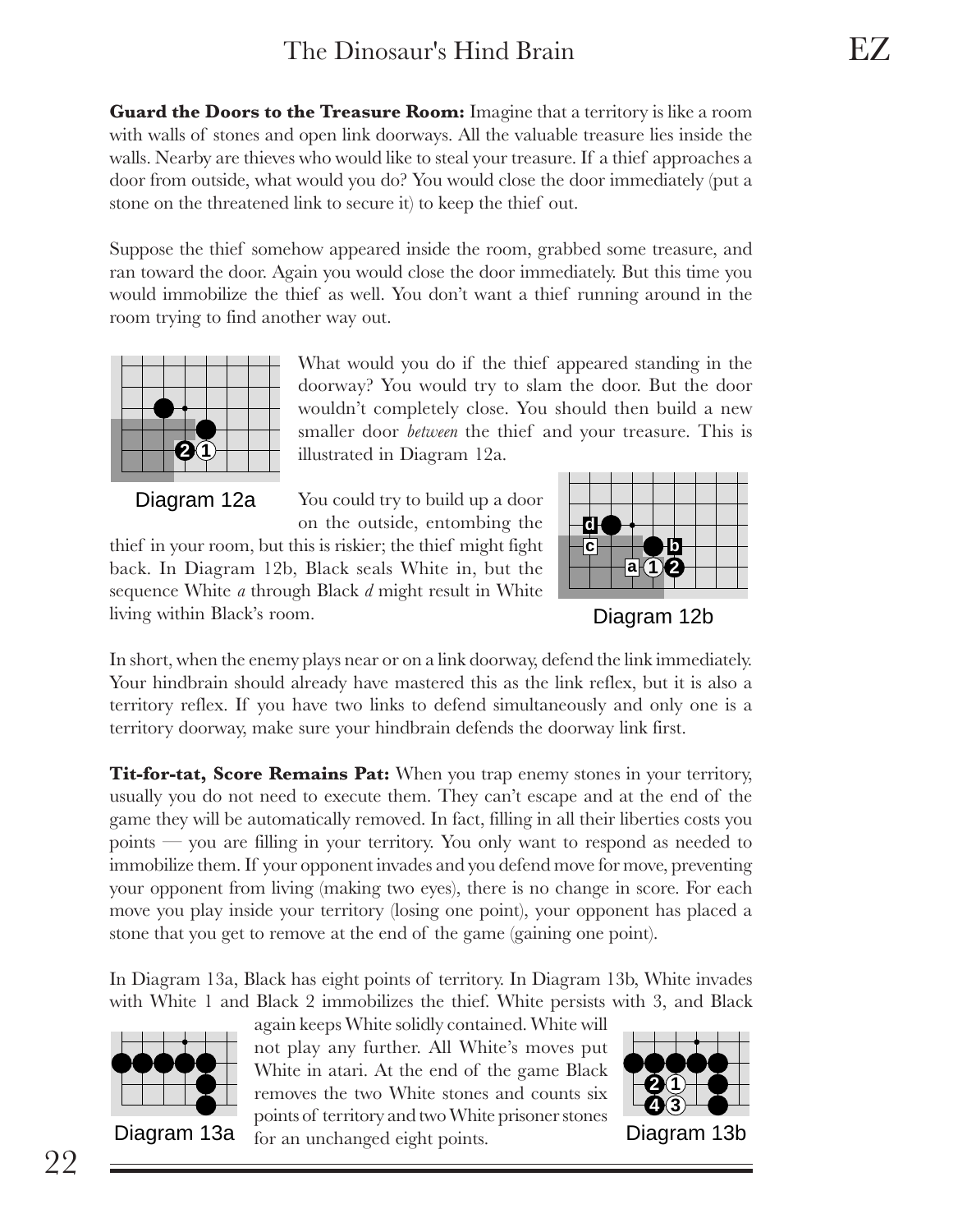Once you have mastered the reflex of shutting the door on a thief, your territory is usually secure when it is sketched. That is why you sketch in the opening game instead of building solid walls immediately; you will have time to defend the doorways. But there are situations where your territory is not stable as it stands and you may want to defend it before the thief arrives.

**Open 3-3 Instability:** The first case involves a territory built in the corner. If the territory contains an unoccupied 3- 3 point (third line from the edge in each direction) and you have no stone immediately adjacent to the 3-3 point, then your opponent will invade there as in Diagram 14. In doing so your opponent immediately creates a tiny room of four points. Suddenly you may have lost your territory.



Diagram 14

Diagram 14 shows a typical 3-3 invasion. White invades with 1, Black seals the nearby door link with 2, but White marches onto the other interior link with 3. After Black 6, White has built a room of eight points out of Black's former territory. With a few more moves, White will be safely alive.

3-3 invasions can be prevented by playing on or adjacent to the 3-3 point first. In Diagram 14, Black could play at Black 2 to seal the corner before White invades. The extra defensive move touching the 3-3 point makes it easier to kill any White invasion.

**Fourth Line Instability:** The second case involves a territory with those wide doors so popular in hotel conference rooms. If the territory doorway is a fourth-line stone, it is hard to close the door on a thief.

In Diagram 15, Black has a territory with a fourth-line door. White can slide to a on the door, and Black cannot easily create a new door. The preemptive defense for the big door is to erect one or more smaller doors. Black could play at a or one above it to better secure the opening into Black's territory before White slides on in.





**Double Big Link Instability:** The last case involves a territory using two large doors hung off the same small hinge. This hinge can barely stand the weight of the doors. When a thief arrives at one of the doors and you try to close it, a partner rushes the other door, which snaps off.



Diagram 16

In Diagram 16, Black has two double-skip links from the same central stone. White 1 and 3 are a sacrifice combination (White abandons one of these stones), after which White can play at  $a$  or  $b$  to break apart one of the two double-skip links. Each move threatens to capture a stone, so Black will have to save that stone and allow one of the links to be broken.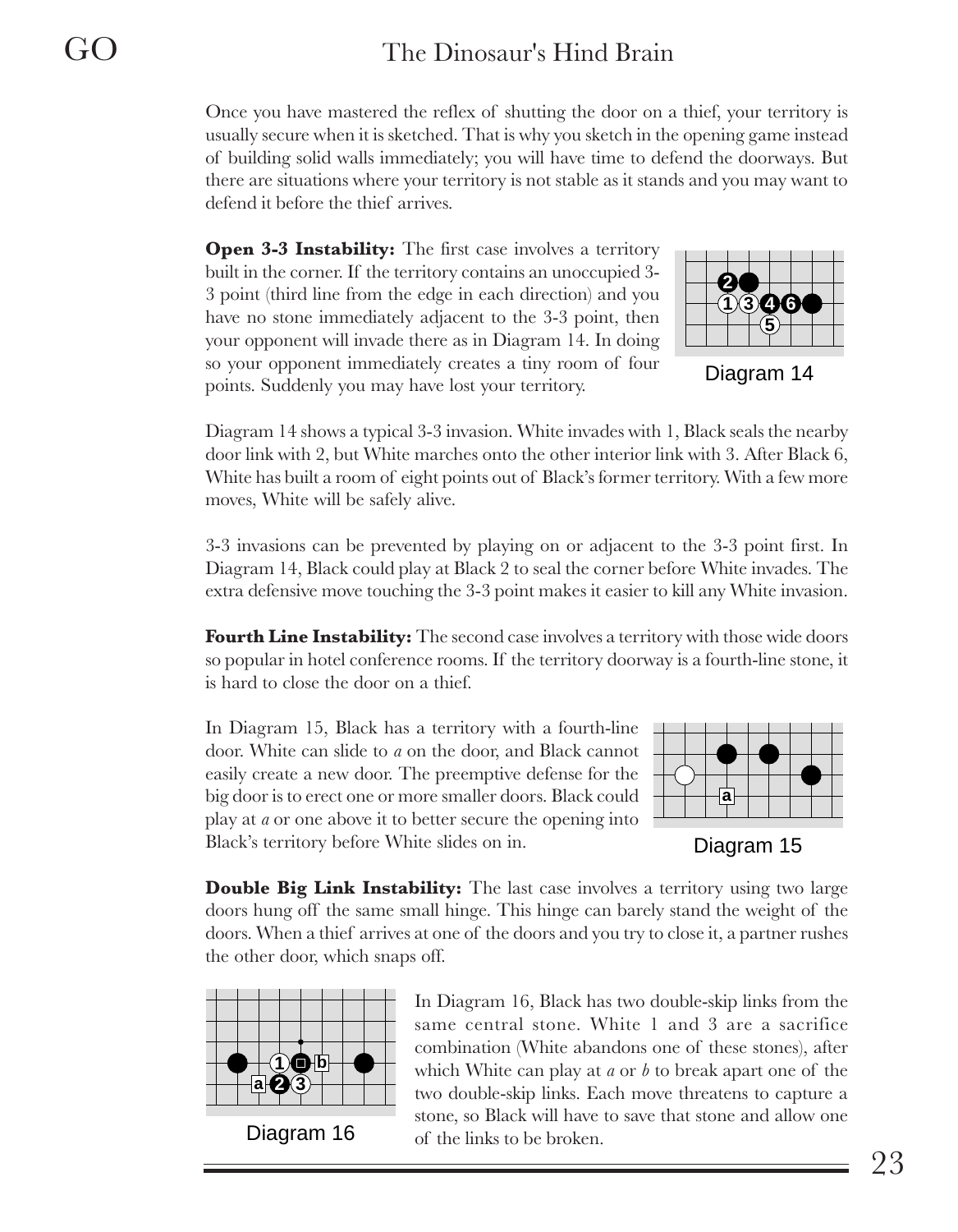If Black wants to secure a double-door in advance of White, Black should add another stone above the center pivot or shrink one of the two doorways.

**Groups** 

A group is a collection of strings connected by links. The strings of a group could become one string by playing on all the path points. Therefore a group acts as a virtual string. That is, a group bounds territory and has eyes by virtue of its links.

In Diagram 17, there is one Black group and one White group. The link paths are shown with marks of the appropriate color.

The group is the primary unit of analysis in the midgame. If the group as a whole cannot get two eyes, then each and every string in the group also can't get two eyes. Eventually all strings of a dead group can be



Diagram 17

captured. The ability to recognize whether a group is alive or dead is essential.

**Two Point Extension for Safety:** As strings need liberties, groups need territory. So much so, that extending along the edge to gain territory is a group hindbrain reflex, overriding the general opening rule of extending into the widest areas first.

In Diagram 18, Black's stone initially has room to extend in two directions. But when White plays 1, Black must rush to play a to gain some territory. Otherwise White will play near there, and Black will never get an easy base for life.





**What is a Weak Group?** As you will learn, Go is driven by issues revolving around weak groups. Whether a group is weak or strong depends upon your Go strength and the configuration of stones. In terms relative to your strength, if you think you could attack the group, then it is weak. If you are nervous your opponent could attack it, then also treat it as weak. In absolute terms, a group is strong if it has enough territory and time to form life or if it has a lot of maneuvering room around it to grow into. Having five or more different single skips that could be played indicates you have enough room to maneuver. The moves must not be adjacent or diagonal to any enemy or friendly stones nor should they be on the first or second lines.

In Diagram 19, White's marked single stone group has one stone capable of supporting single skips (marked with  $x$ 's). Of the four possible skips, only two can be counted as maneuvering room because one touches Black's stone and another skips into the edge. The group is weak.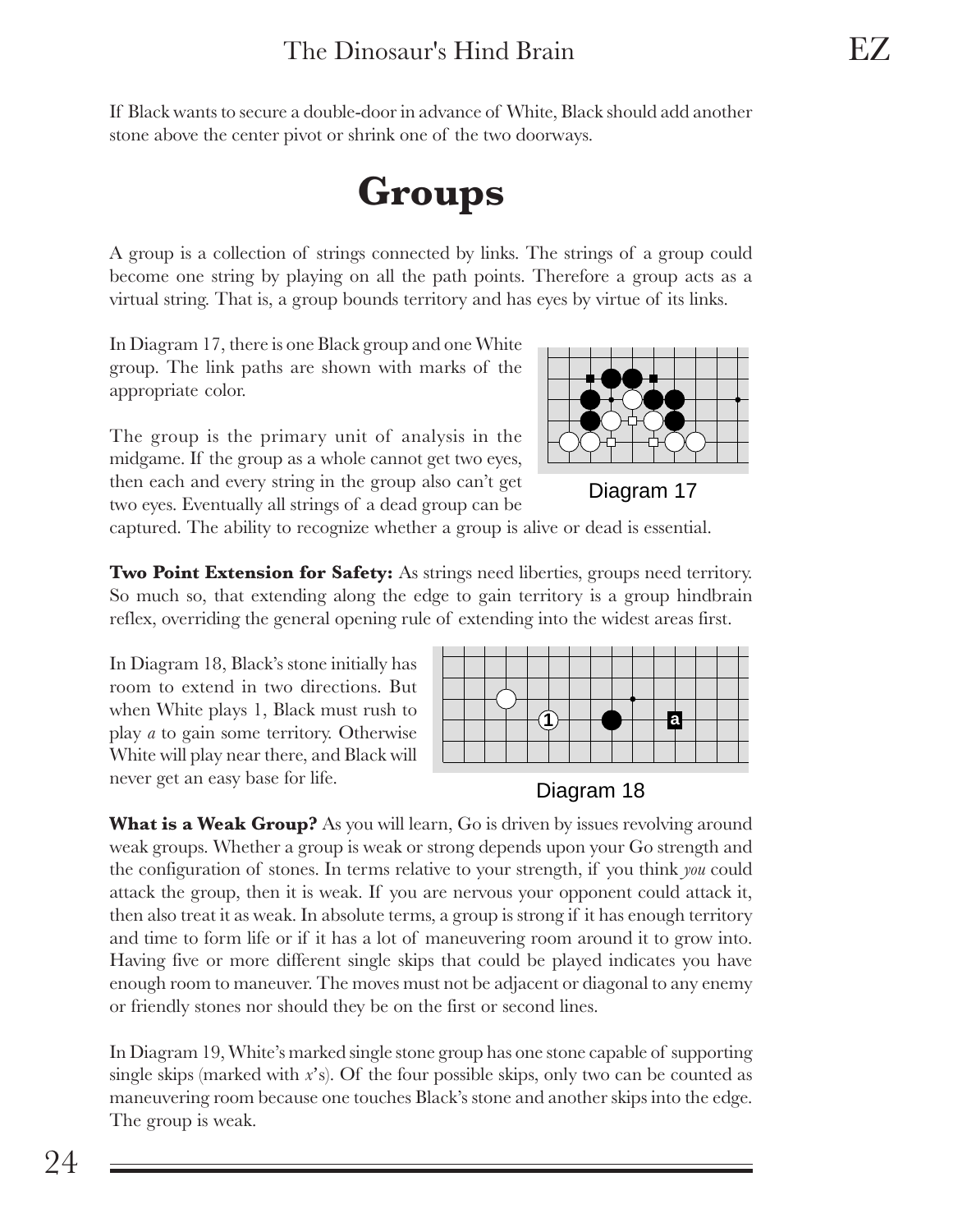White's big group has five stones supporting six safe skips (marked with  $y$ 's). It is strong.

Black's middle group has four stones and three safe skips (marked with  $z$ 's). It is weak.

Black's corner group has territory enough for two eyes. It is strong.



#### **Review:** Diagram 20 shows

examples of the basic structures. See if you can identify all the examples of each type:

- •String: adjacent stones that are captured as a unit (7 Black, 8 White) •Links: short range connectors and barriers (don't miss the large knight's move link of White's on the left-middle side) (12 Black, 13 White) •Groups: linked strings (4 Black, 5 White)
- **•Territories:** vacant points bounded by a single group (3 Black, 2 White)

All link path points are shown in boxes. The neutral region is the center of the board and space between opposing stones along the edge of the board.



If you have mastered these fundamentals of perception, you are off to a great start.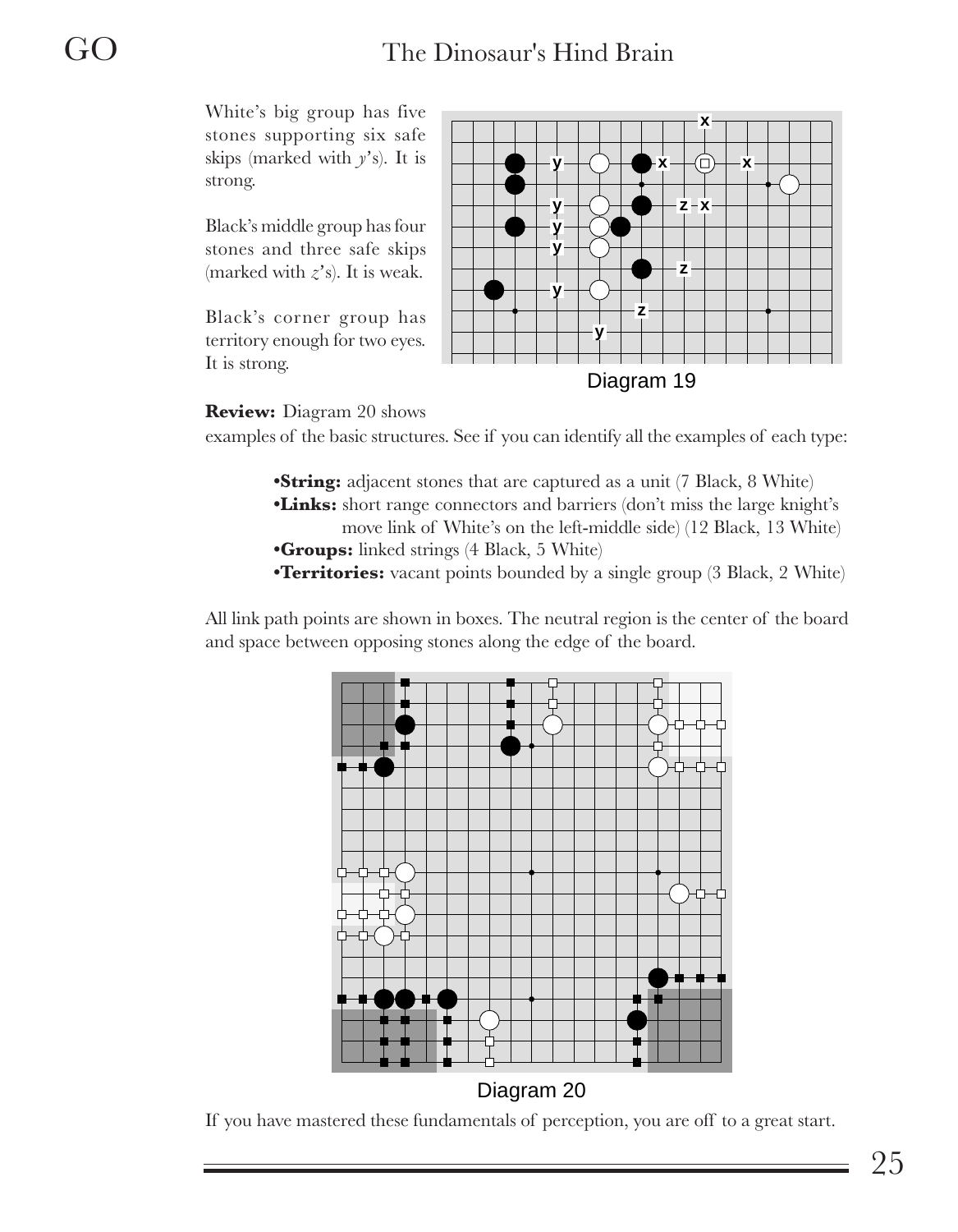#### Ranks & Handicaps EZ



One of the great virtues of Go is its handicapping system. Two players of widely different strengths can play an even contest where both have an even chance of winning. Black, who always plays first, is assumed to be the weaker player. To compensate for this weakness, Black is given extra initial moves. Instead of placing one move, Black places as many moves as necessary to start off on the right foot. Usually no more than nine handicap stones are given, but more are not impossible.

Diagram 1 shows the start of a nine-stone handicap game. Black starts with control over the entire board. Among professional players, the unmarked nine stones would result in a victory of about 140 points for Black. If Black can just keep stones connected out to safety, White will be in for a losing battle. Of course if this were easy for Black to do, Black would no longer get a nine-stone handicap.

Ranks are defined based on handicapping. If you have to put down three moves on your first turn to have an even chance of winning, then you



Diagram 1

are three ranks weaker than your opponent. As a raw beginner you start at a rank of 35th kyu and improve toward 1st kyu. As you improve past 1st kyu, you become 1st dan (black belt rank). From there it is up the dan ranks until you are as strong as anyone in the world (about 10th dan). A 5 kyu player gives a five stone handicap to a 10 kyu. A 5 dan player gives a five stone handicap to a 1 kyu player. (There is a one stone difference in strength between 1 kyu and 1 dan.) How many ranks are there in Go? If the weakest player is 35th kyu and the top pros are 10 dan, there are 45 ranks in Go.

People have asked how much stronger than a professional player is God? While the match has yet to be played, most estimates place God three ranks above top professionals. One pro is reported to have said he wouldn't bet his life against God without a fourstone handicap.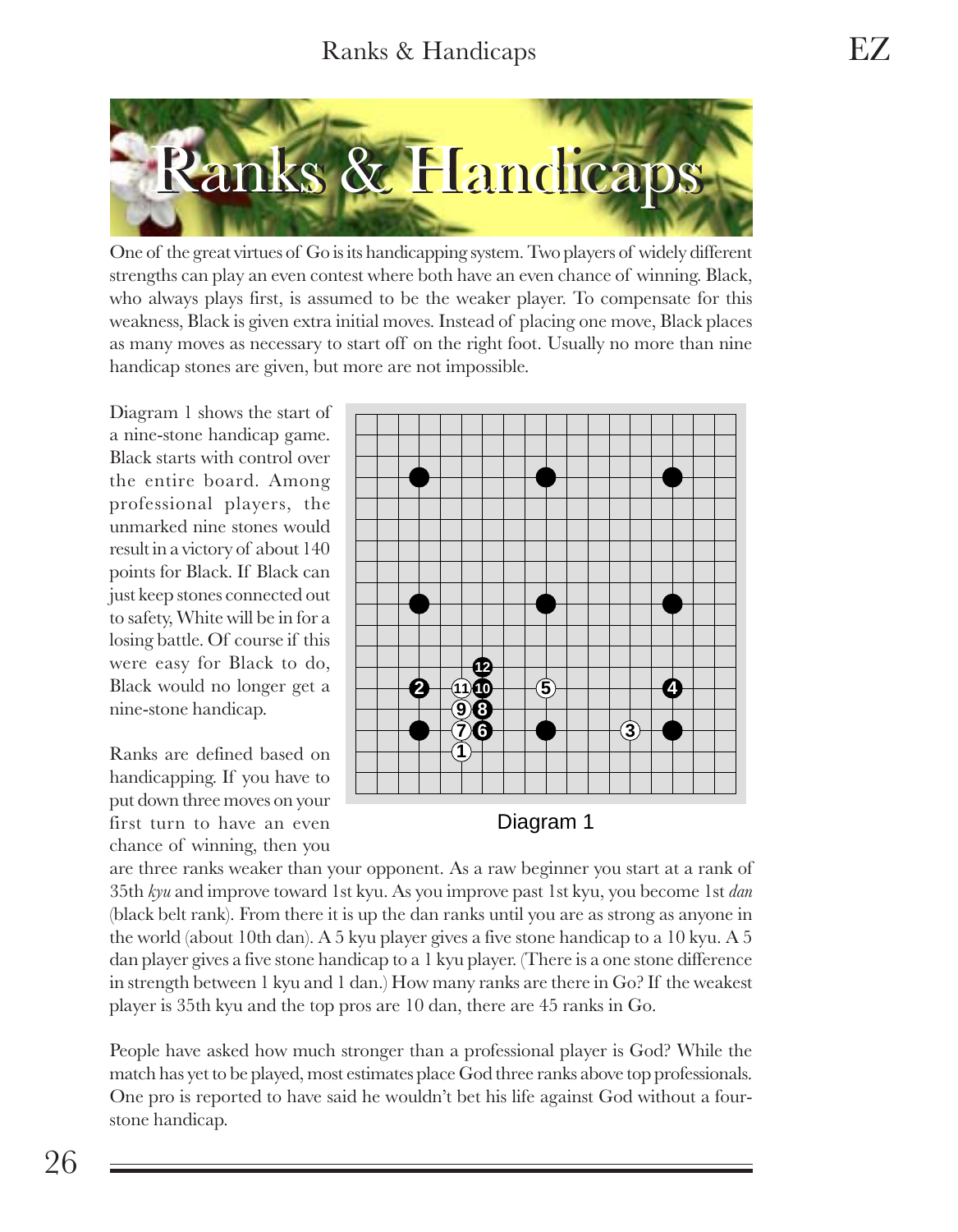

## The Wolf Pack

There is violence in nature — predator stalks prey, to eat and to live. But this violence exists to preserve balance. If every herbivore lived, there would be immense herds of starving animals wandering over barren plains violence exists to preserve balance. If every herbivore lived, there would be immense herds of starving animals wandering over barren plains nibbled down to the dust. There is balance in nature and, though the individual scenes of death horrify us, this balance ensures that the complex ecology continues.

The rhythm of depredation followed by population recovery continues onto the Go board. Groups are attacked and die while new ones are created and thrive. A predator that goes for too much can be turned on and killed. No group is totally helpless and, just as in nature, sacrificing the weak helps others to live.

## Hunting with the Pack

There are savage creatures on the Go board. Wild and untamed, they will do anything to survive. Packs of wolves hunt these creatures. They corner one of them, surrounding it with a baying pack then closing in for the kill. Think of your stones as the wolves. Wolves work together to surround and enclose their victim. Maybe the hunt starts with a daring raid by an opponent's creature on your territory. Maybe you make a deliberate attempt to surround and trap one in the wild. Or maybe you try to cut one off from a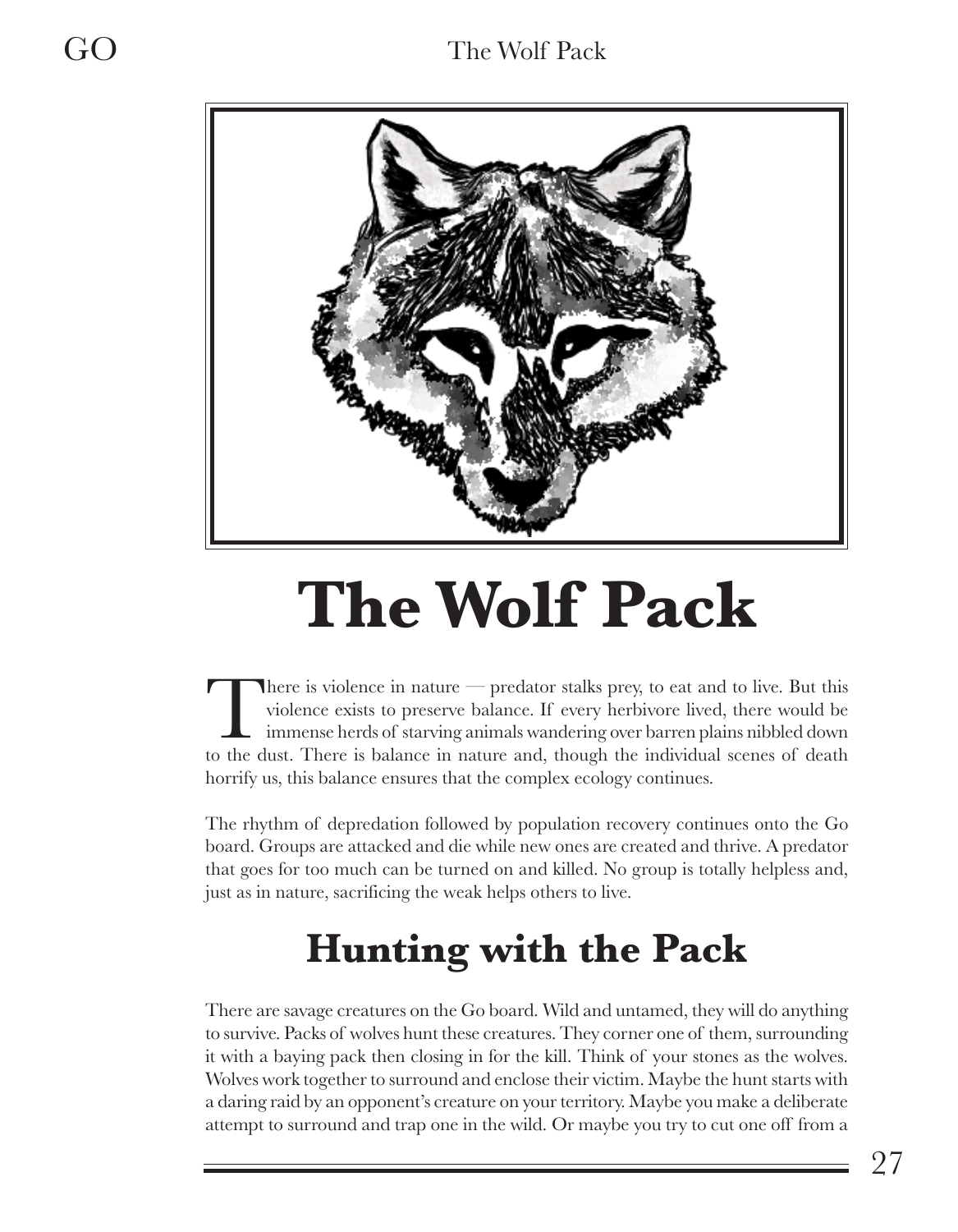#### The Wolf Pack FZ

herd of its friends. When you do attack it, sometimes it will turn and attack you, fighting desperately for its life or at least trying to take you down with it. These creatures are strings and can be as tiny as one stone or as big as you can imagine until they become the full fledged monster — a group. There are two steps to capturing the wild and wiggly strings: enclose the target and then go in for the kill.

### Enclose the Target

To enclose strings you must encircle them with your pack of wolves. Otherwise they can run around (add stones to gain liberties) and become harder to kill. Enclosure is automatic when the enemy string invades your territory. The walls of your den surround it immediately. Trying to catch a string out in the open is much harder. You need to coordinate several wolves to keep your prey from running away.

An encirclement is composed of wolves with small spaces between them, i.e., links. Shoulder to shoulder wolves (in-line links) like Diagram 1 are inefficient. The prey won't wait for you to complete the wall of bodies and will easily escape. You can encircle more quickly and with the same effect using the longer links of Diagram 2a.



Once White's stones are encircled they are trapped. If they try to escape by slipping through the links, reflexively defend them (see Diagram 2b).

In order to set up an encirclement, locate where the enemy stones have open access to the rest of the board, then make a move that creates two links closing off the open access. An enclosing move always results in the target becoming surrounded by a continuous ring of stones, link path points, and possibly the edge.



Diagram 3a

In Diagram 3a, White's stone can expand in the directions indicated by the white boxes.

If Black plays at 1 in Diagram 3b, Black creates two single-skip links to contain White's stone. White is now enclosed. There is no more open access.



Diagram 3b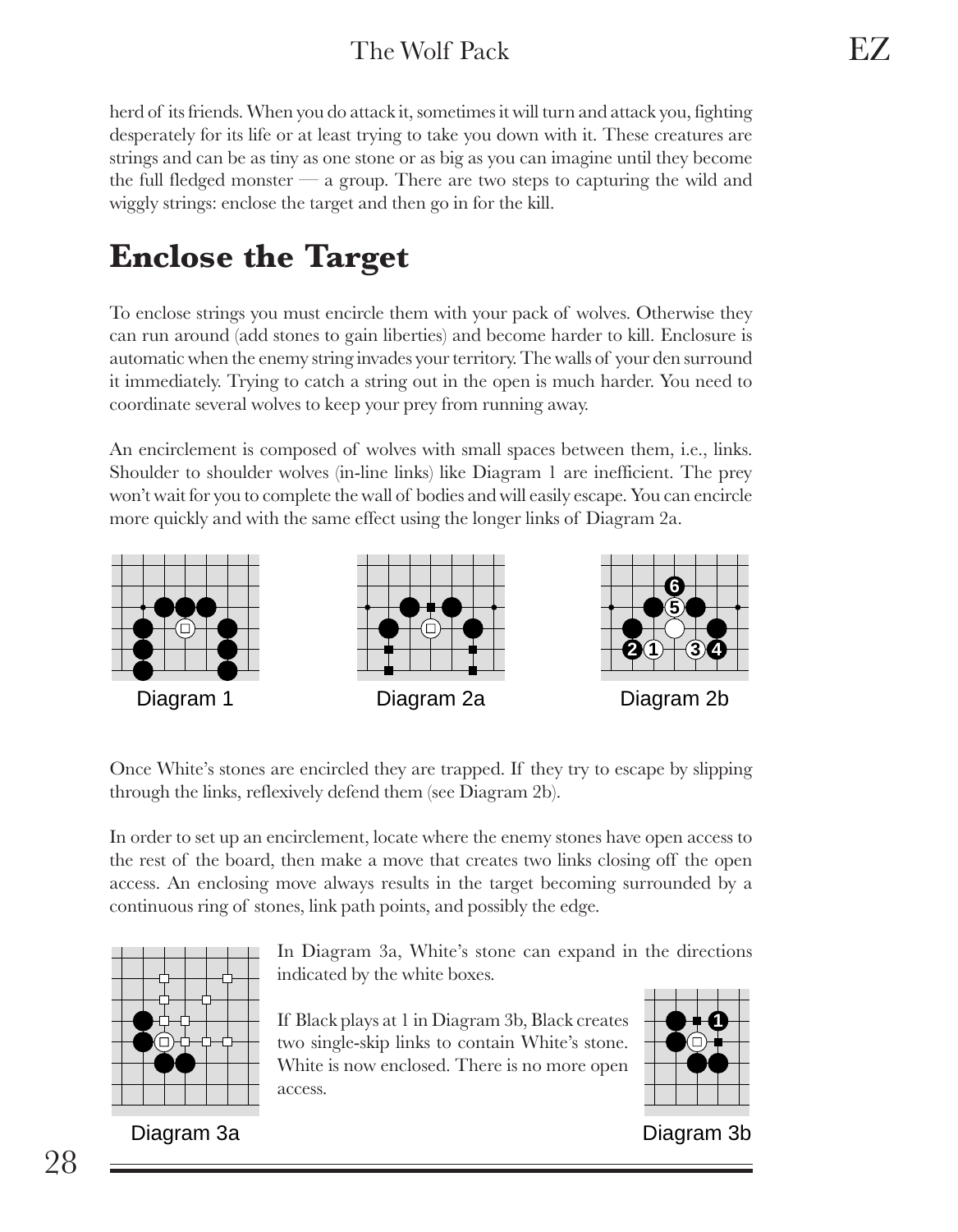#### $G()$  The Wolf Pack

There are typically many moves that enclose a target in links. To select among the possible choices, apply the following rules in order:

1. Don't create links already under attack. The enemy will just finish destroying the link. Threatened links are OK. You will still have time to defend them after the enemy responds. In Diagram 4a, Black 1 creates a large-knight's link to the marked Black stone, but the link is already attacked by White. White 2 completes the destruction of the link and Black has made no progress in enclosing White.

2. Select the shortest and closest links to the target. The tighter the noose is around a victim's neck, the faster the victim will die (the fewer liberties it can acquire by wriggling around). In Diagram 4b, Black contemplated playing a, but Black 1 creates a shorter pair of links to the marked endpoints.

Diagram 4b

3. Pick the move with the most liberties, if you still have multiple moves to choose among. This improves your stamina in a fight.

**b a c d a e c b**

Diagram 5 shows all possible enclosing moves. Symmetrically equivalent moves have the same letter.  $a$  and  $b$  form links already under attack (i.e., links that have an enemy stone on one of their path points) and must be rejected.  $c, d$ , and  $e$  are acceptable.  $d$  creates the shortest link pair and is therefore best.

Diagram 5

In Diagram 6, White 1 has just invaded Black's position. If Black wants to kill

White 1, Black must first enclose it with  $a, b, c$ , or  $d$ . Applying the rules:

1. Discard d; it forms a link already under attack.

2. Discard  $c$ ;  $a$  and  $b$  produce shorter links.

**a c b d 1** Diagram 6

3. a and b are similar (though a has one shorter diagonal link

it also has one longer large-knight link;  $b$  has two small-knight links).  $a$  is preferred because a gets more liberties than b.

### Go in for the Kill

Once your pack has encircled the victim it's time to finish it off. It's important to do this right or you may lose members of your pack. The victim may even get away, leaving you and your family to starve. You can only go after and fill one liberty per turn, so it's important to pick the right one.



Diagram 4a



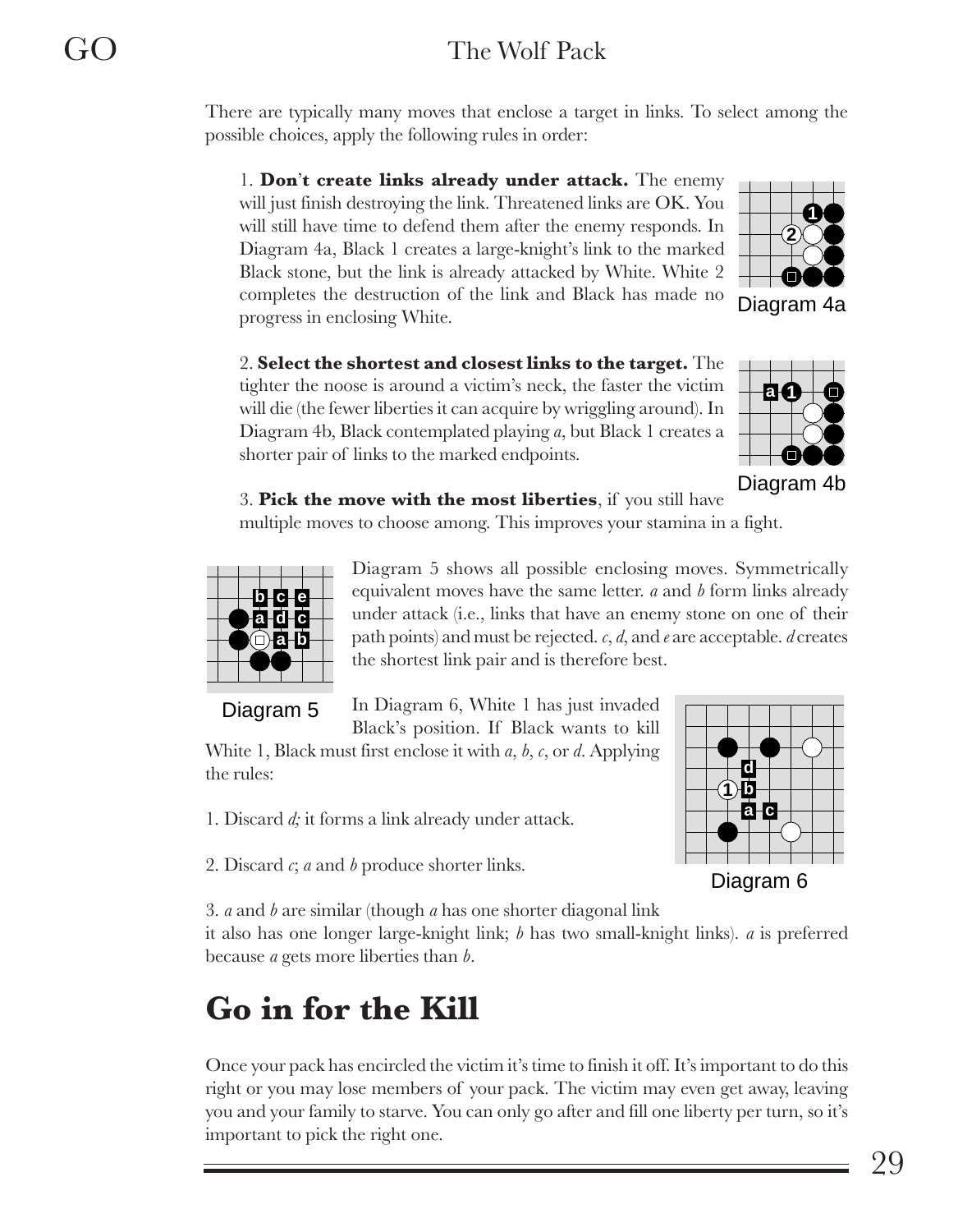#### The Wolf Pack FZ

To select among the possible choices, apply the following rules in order:

1. **Attack from a safe base**, playing liberty-filling moves that are adjacent to or diagonal from your existing stones. This will help protect them from counterattack.

2. Fill your opponent's best liberty, the one that would provide the most liberties if your opponent played there.



In Diagram 7a, White 1 is already enclosed, with liberties at a and  $b$ . If Black played at either  $a$  or  $b$  that would be attacking

from a safe base. The best liberty is a. If White played there, White's stones would have four liberties. If White played at  $b$ , White would have only three liberties. Black should play at a.

Diagram 7a

If Black applies the liberty-filling rules at each move White will be captured as

shown in Diagram 7b. At the end of Diagram 7b, five White stones will be removed by Black.



Diagram 7b

### Can the Prey Climb a Ladder?

There is a potential exception to avoiding attacked links when enclosing strings. This exception is the ladder.

In Diagram 8a, Black would normally pick none of  $a, b, c$ , and  $d$ to enclose White, since all form attacked links. White has only two liberties, however, so Black may be able to pick a, putting the White stone in atari and loosely enclosing it.



Diagram 8a



In Diagram 8b, Black tries to capture White by playing 1. White 2 breaks Black's enclosing link. To re-enclose White, Black must play 3. This sequence is repeated through White 6. How will it end? If nothing else is in the way, the moves will zigzag all the way across

the board, and White will run out of liberties at the edge. This is a *ladder* capture. Each move must keep White in atari or White will turn around and attack Black's weak line of stones.

If a White stone appears in the way of the ladder, as in Diagram 8c, the ladder fails and Black will be in trouble. Never play out a ladder whose result you can't figure out. You will lose the game quickly.



Diagram 8c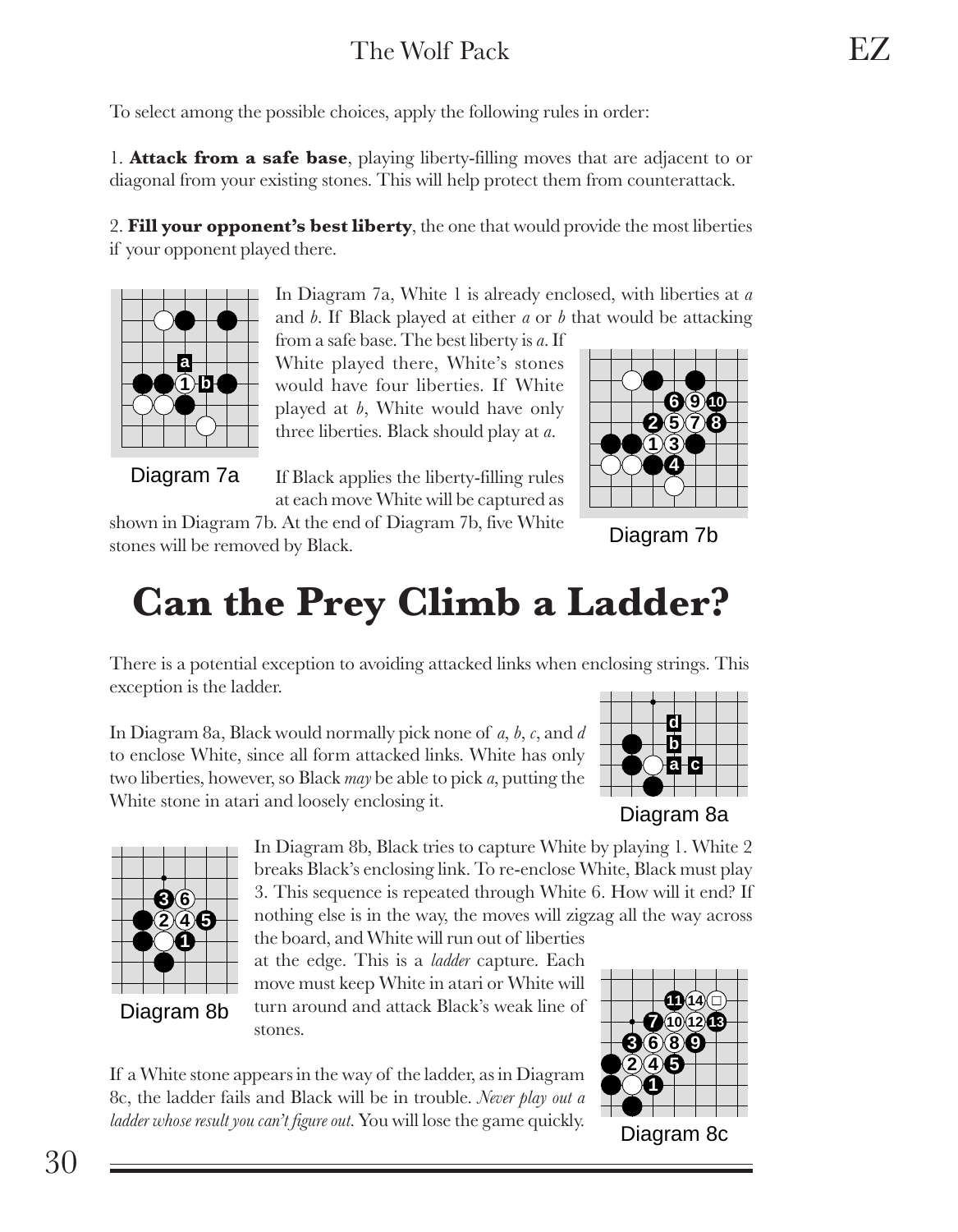### Leader of the Pack

When prey stumbles into your den, killing it is easy. It is trapped. But sometimes the intruder is not just a food creature but another wolf, and both of you are trapped. You surround each other. In such cases a fight to the death develops. Whoever fills in the other's liberties first wins and becomes leader of the pack. This is a capturing race.



In Diagram 9, Black and White have marked stones caught in a deadly struggle. Black has two liberties and White has one. White will lose this capturing race, no matter what.

In Diagram 10, Black has two liberties and so does White. Whoever plays first will win, so it is urgent to play here.

Generally speaking, whoever has more liberties wins without playing further. In case of a tie, whoever plays first wins. If you do play further, you need to be careful. It's a tight space with no room to maneuver. Turn your back for a moment and you will lose.



Diagram 10



In Diagram 11, Black has three liberties and so does White. Time is of the essence If Black plays on the shared liberty (a), suddenly the race is two-two, and White proceeds to kill Black. To win, Black must play at  $b$ , making the race three liberties to two liberties.

The rule in the capturing race is to fill in liberties from the "outside" first, away from the other stones involved in the race. Fill in shared liberties last. To remove White in Diagram 11, Black must play at *b* first, not *a*.

**Is Cutting Feasible?** Knowing about capturing races, you can decide if it's safe to cut somewhere. Imagine you have just cut. Will your cutting stone be surrounded? If not, it is safe. If it is surrounded, will any opponent's stones be surrounded? If not, your cut is dead. If both of you are surrounded, what will be your liberty counts? If your counts are at best even and you are enclosed, you will die. You must have more liberties than your opponent to win.

In Diagram 12, Black has a diagonal connection in the territory wall at a. If White cuts there, Black and White will both be enclosed. White will have two liberties. Black will have three liberties on one adjacent string and two liberties on the other. Since White is not stronger in liberty count than Black and it will be Black's turn after White cuts, White will die. Therefore White won't cut, and the territory boundary is safe enough for now.



Diagram 12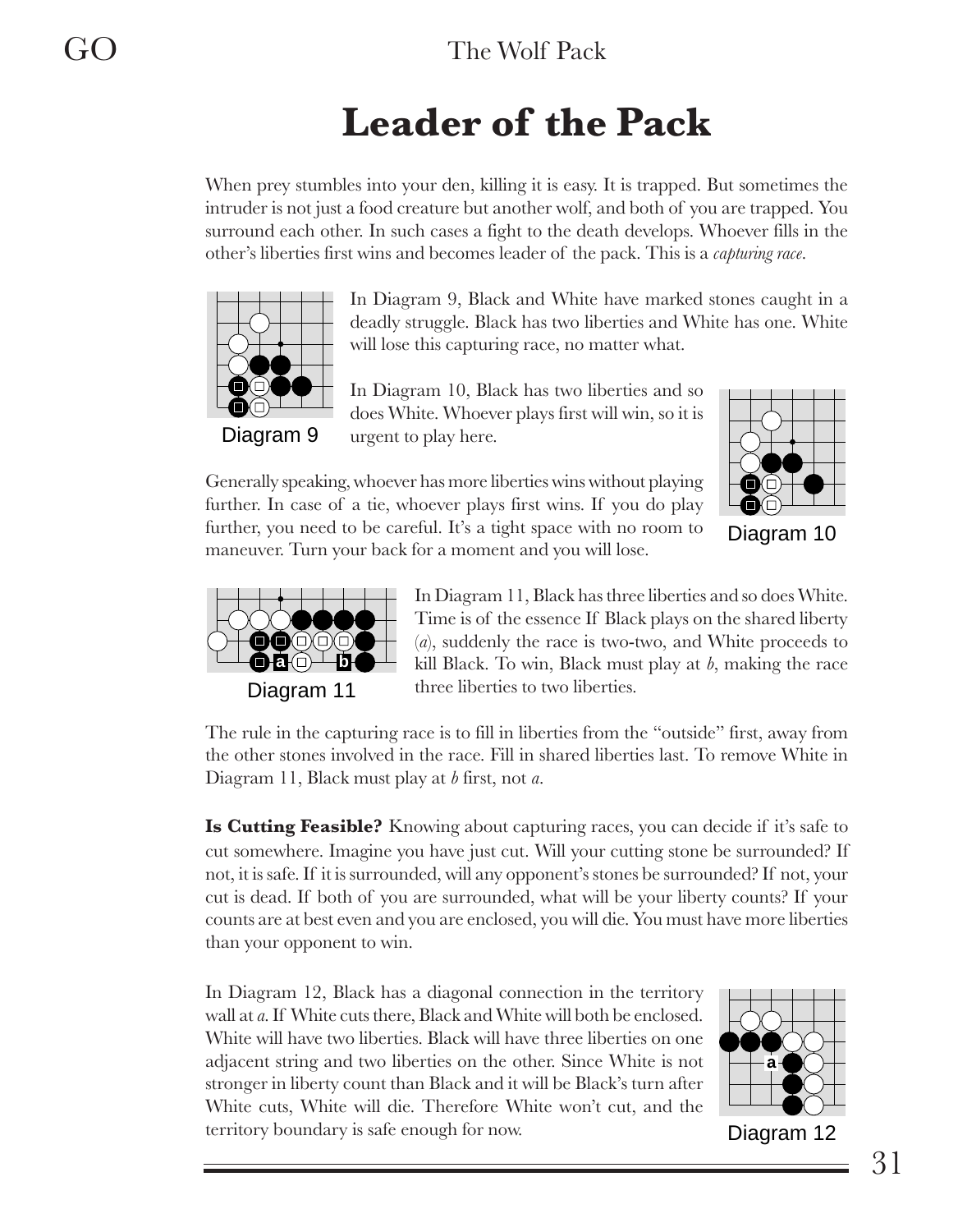#### The Wolf Pack FZ

In Diagram 13, Black has a diagonal connection at a. If White cuts there White will have two liberties and Black will only have one. Since both sides will be surrounded and White will be ahead in liberties, White can cut and Black will lose two stones.



Diagram 13

**Play Dead:** When you have lost stones in a capturing race, don't play it out just to see if the opponent will match you move for move.

Play dead. Later you can use these moves as ko threats to reverse the race. Or maybe your opponent won't notice the moves that threaten to revive your stones later, but would be paying attention now.



In Diagram 14a, White has clearly lost the race, one liberty to two. White should not play a now but should save it for a ko threat.

Diagram 14a

In Diagram 14b, Black gets careless and plays endgame moves against

White's stones. After Black 3, Black has the same number of liberties as White's unmarked single stone, so White can capture the four Black stones. This may seem unlikely, but only slightly more complex variants of this happen all the time.



Diagram 14b

**Capture or Territory?** Holding or extending your territory is more important than killing for fun. Only kill if you need the food. It is not efficient to kill unnecessarily. This admonition usually falls on deaf ears. You can gain points by capturing strings or by enclosing territory. Beginners are often overcome by blood lust, and most players enjoy the thrill of the hunt. However, capture is not the objective of the game — surrounding the most territory is. Capture's purpose is to defend your claims.

In Diagram 15, Black takes six moves to make nine points of territory. White takes six moves to make four points by capture (two points of territory and two prisoners). Black made more points going for territory than White did going for killing a string.



Kill strings to save your stones, to make eyes for your groups, to join a weak group to a stronger group, and to protect territory. If you kill for fun, don't expect a large profit.

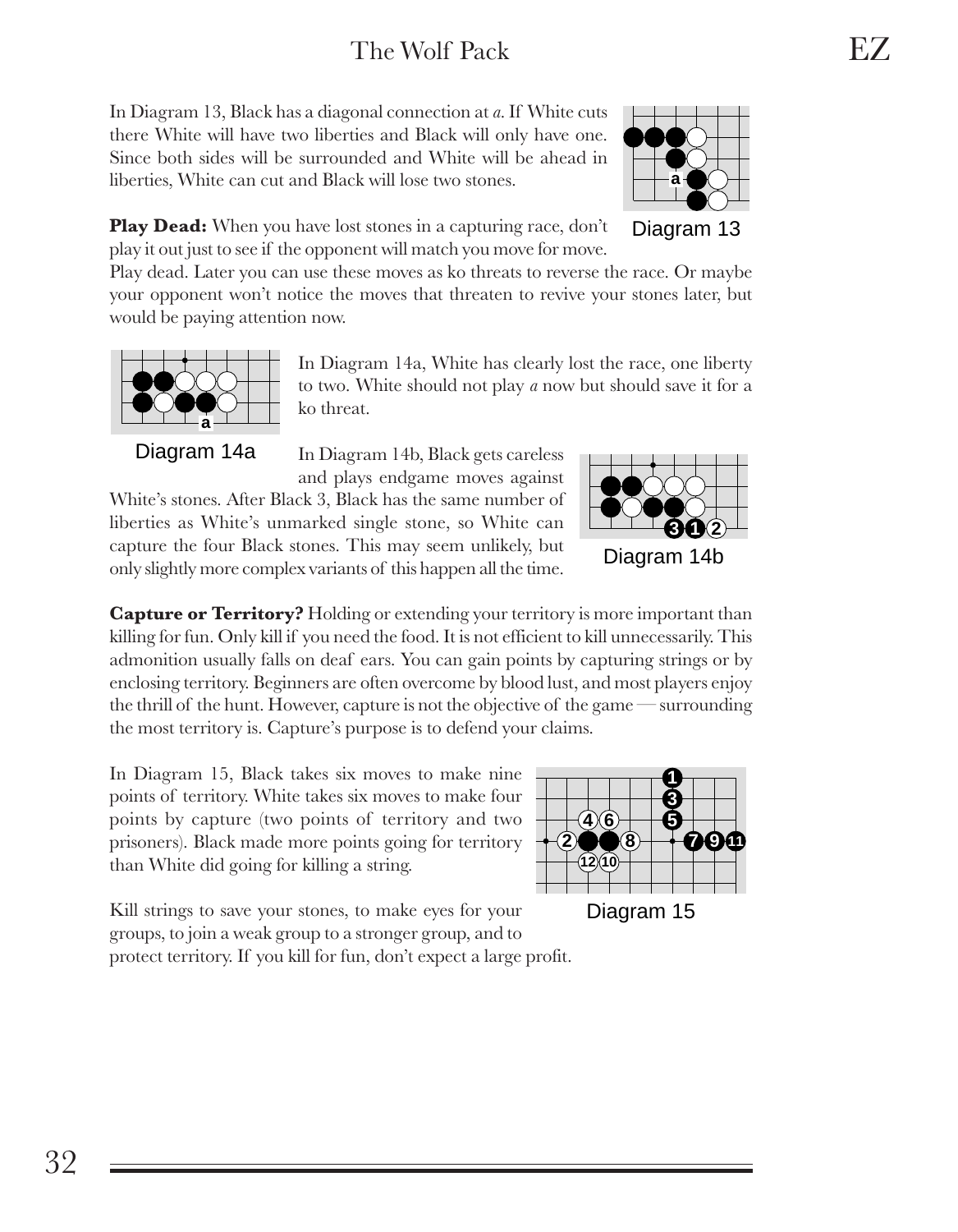

The easiest place to find out almost all you could want to know about Go is on the World Wide Web. Provided you have the computing resources, a modem, and access to the Internet, there is lots of Go information out there. Ideally, or even presumably, you will have a net browser such as Netscape Navigator and a choice of search engines to find things for you. You need an Internet account with telnet capability in order to play Go easily on the Internet. Your public access provider must have a local phone number or you will be in debt forever if you find you enjoy playing Go on the Internet. Outside the US this is presumably going to be a problem as you'll often have to pay for connect time. Best idea is to go back to university and get a free account there or move to the US.

The general clearing house for the latest Go information is the newsgroup: rec.games.go. Read the latest news, scandals, tournament postings, news of new products, questions and answers, then add your own comments on Go issues. From here you can obtain the Go FAQ (Frequently Asked Questions) — a list of Go information. Useful items in the FAQ are: an explanation of what Go is and how to play, some help with terminology, where to get Go books and equipment, understanding Go rankings, how to find a club to play at, what programs are available to display game records or play you at Go, and how to find out more about computer Go.

If the FAQ isn't currently posted in rec.games.go, go to Fred Hansen's Home Page: http://www.cs.cmu.edu/afs/cs/user/wjh/public/Home.html

The FAQ is just a part of the Go goodies on offer at the Go archive site: http://panda-igs.joyjoy.net. This site also features amplified information mentioned in the FAQ and compressed files of clients, programs, translators and a huge assortment of game records and other useful Go stuff. You can also access the FAQ via: http://www.smartpages.com/faqs/

There are a number of World WideWeb Home pages which deal largely with Go matters, from gossip, photos of well known players, discussions on Go programming theory, tournament arrangements, and Go songs, but as these are available as personal whims and likely to change we will not list them all here.